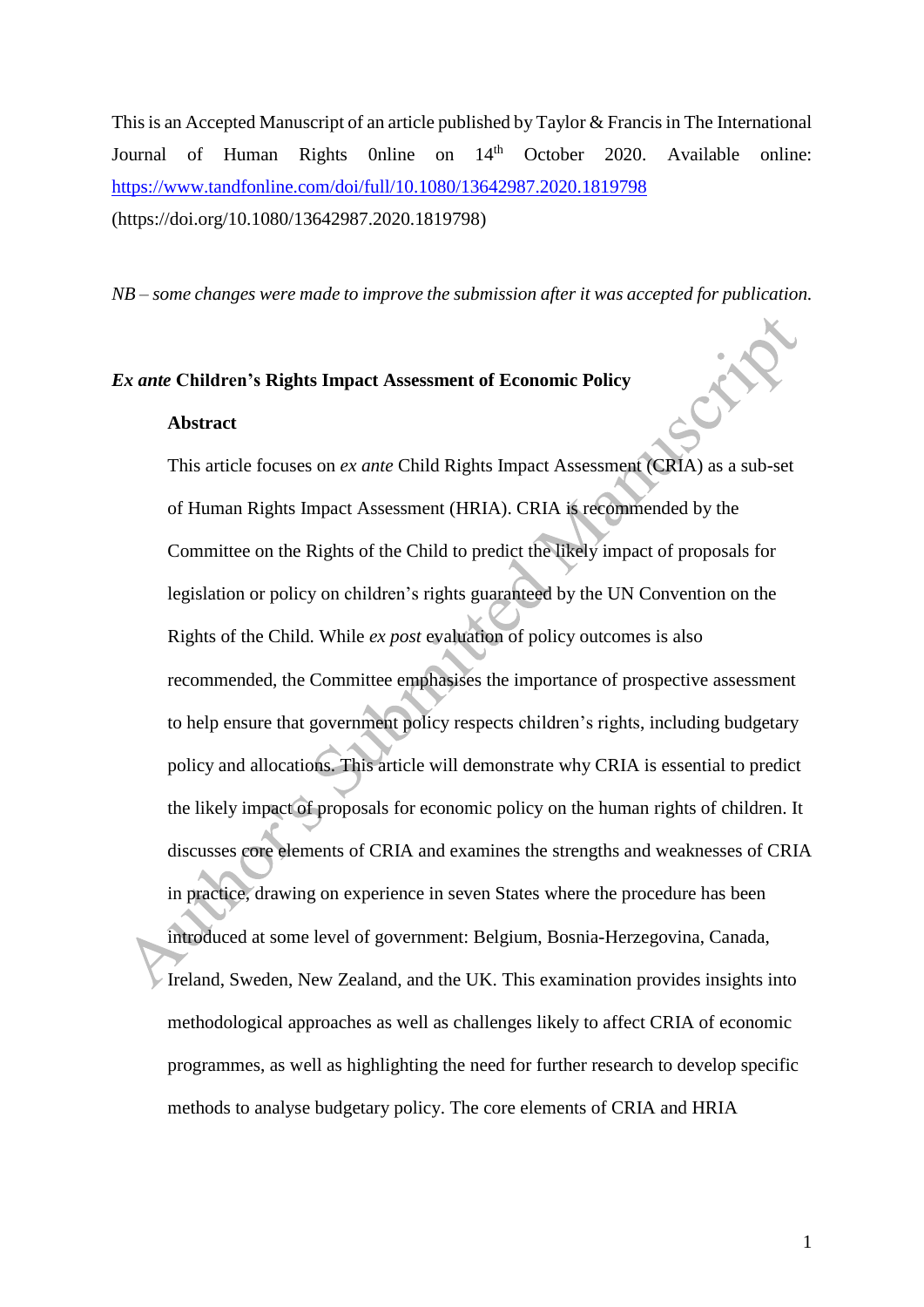procedure are comparable, and so the review contributes to a better understanding HRIA of economic policy generally.

### **Introduction**

The Human Rights Council (HRC) *Guiding Principles on Human Rights Impact Assessment of Economic Reforms* (Guiding Principles) emphasise the importance of systematic Human Rights Impact Assessment (HRIA) to help ensure that economic policy advances human rights, and in particular to assess how economic programmes protect the human rights of the most vulnerable.<sup>1</sup> The Guiding principles refer to both *ex ante* HRIA to assess the 'foreseeable impacts of proposed policy' and *ex post* HRIA to assess the 'actual impacts of policy change and implementation'.<sup>2</sup> This article focuses on *ex ante* Children's Rights Impact Assessment (CRIA) as a sub-set of HRIA. Taking the UN Convention on the Rights of the Child (CRC) as its starting point CRIA is a procedure to predict the likely impact of policy proposals on the human rights of children aged under 18 years.<sup>3</sup> The UN Committee on the Rights of the Child (the Committee) has recommended that States parties to the CRC carry out predictive 'impact assessment' and retrospective 'impact evaluation' to help ensure that legislation, policy and delivery of government programmes respects children's rights.<sup>4</sup> The Committee and other child-rights focussed organisations have sought to emphasise the importance of *ex ante* CRIA to inform the development of policy likely to have a direct or indirect effect on children in order to avoid or mitigate any adverse impact on children's rights.<sup>5</sup> This article will first introduce CRIA as a procedure to provide government at all levels with advance information to support policy development for the better realisation of children's rights. It will then address a number of questions concerning CRIA of economic policy. First, why should States carry out CRIA on economic policy and how does the Committee promote CRIA of economic policy? Second, what are the core procedural steps for effective CRIA and how are these applied to CRIA of economic policy? Third, how is

2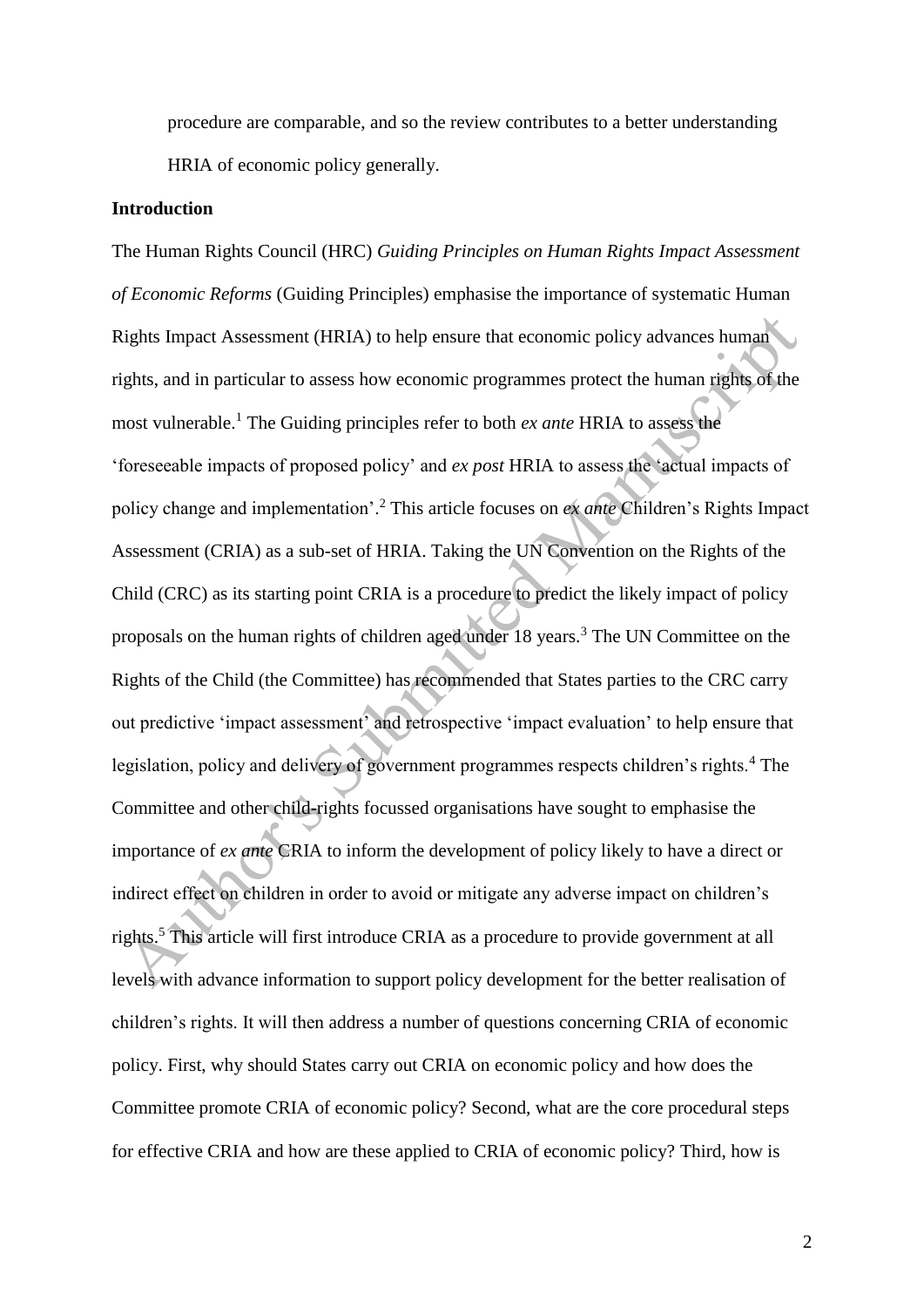CRIA given effect in practice and what are the challenges of achieving meaningful CRIA of economic policy?

While ratification of the CRC is almost universal, $6$  adoption of CRIA as a policy-tool by government is far from widespread. There are very few States identified in the literature as having adopted CRIA in relation to government policy, whether at national, sub-national level or local level. This article therefore examines the experience of CRIA in seven States which are consistently identified as having introduced CRIA at some level to inform policy decision-making: Belgium, Bosnia-Herzegovina, Canada, Ireland, Sweden, New Zealand, and the UK. While only the CRIA in Bosnia-Herzegovina is directly on economic policy, the examination nevertheless provides a number of insights into methodological approaches to CRIA, including good practice and challenges for CRIA implementation. As the purpose and methodological approaches to CRIA and HRIA are comparable, the article and the insights it provides are a contribution to the wider literature on HRIA of economic policy and reforms.

## **Child Rights Impact Assessment**

CRIA is a child focussed HRIA which pays attention to the rights guaranteed by the CRC as an aspect of the policy development process. While methods vary, CRIA may be described as an in-depth analysis of a proposal for legislation, policy, strategy, programme or budgetary allocation to examine its potential impact on children, to provide an evidential base for policy decision-making, and to develop recommendations for change or adjustment to mitigate or remove any predicted negative impact or to give better effect to children's rights.<sup>7</sup> It is also an opportunity to mainstream consideration of children's rights into policy processes to assist governments (and others) to distinguish children's interests from those of adults.<sup>8</sup> As CRIA is intended to embed the CRC in policy development it should be applied to all policy which is likely to directly or indirectly impact on children by government at all levels, and should be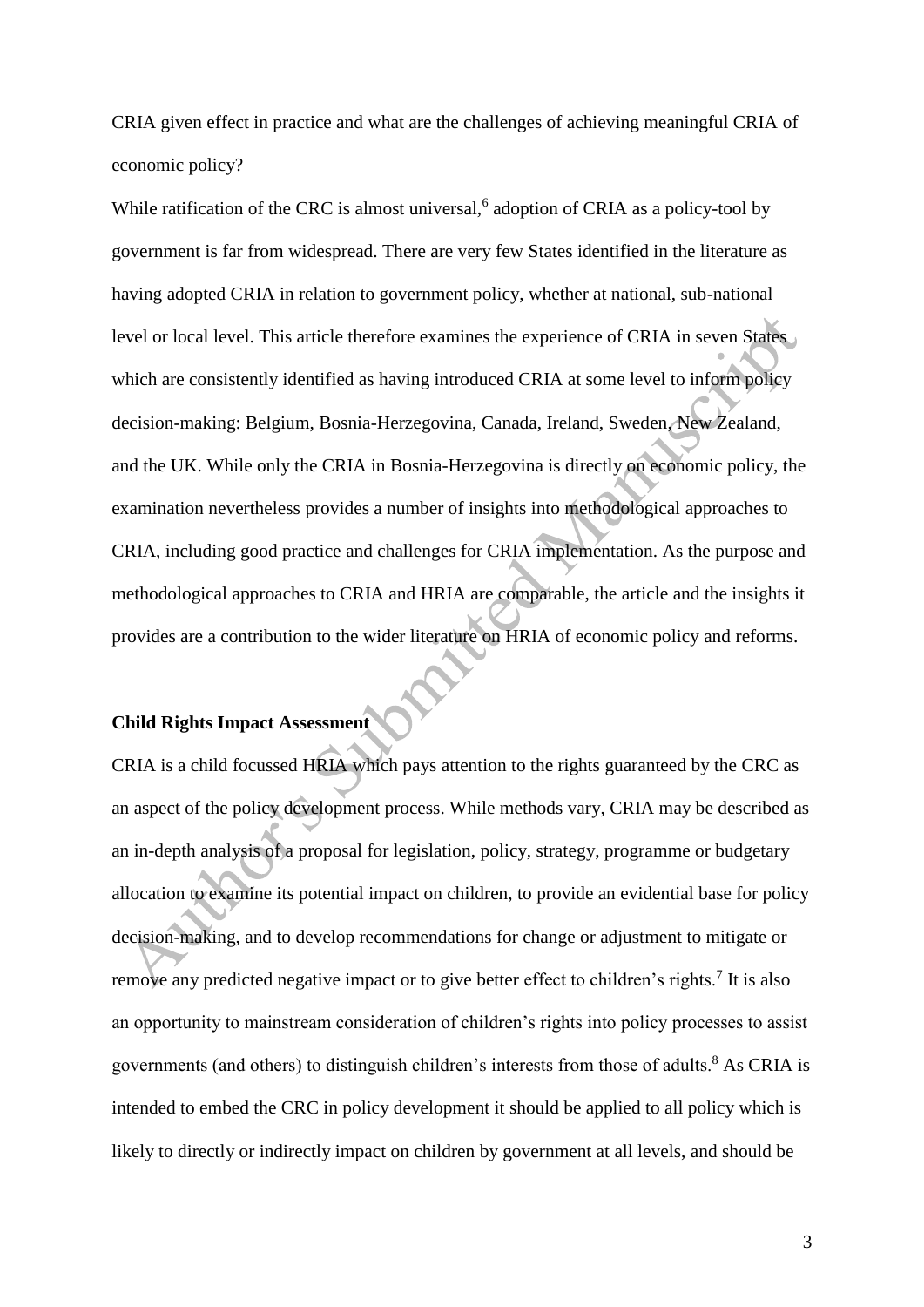commenced at an early stage in policy development to allow time for recommendations to be acted upon.<sup>9</sup> Proper integration into policy processes will therefore require commitment by government (at all levels) to develop a culture where CRIA is seen as a key aspect of policy decision-making. Government support is also vital to ensure CRIA is properly resourced and that any recommendations which arise from the assessment are given effect.<sup>10</sup>

States parties to the CRC are under no express duty to undertake impact assessment, whether *ex ante* or *ex post*. The Guiding Principles suggest that the obligation on States to realise human rights implies a duty to conduct HRIA (Principle 3). This is strongly fore-grounded by the work of the Committee which has described 'self-monitoring and evaluation' as an obligation imposed by the CRC, making it abundantly clear that ensuring children's rights are respected in legislation and policy 'demands' a continuous process of CRIA.<sup>11</sup> Concerning economic policy, and in particular budgetary allocation, the Committee urges States to undertake CRIA on public budgeting as an aspect of meeting the obligation under Article 4 of the CRC to give effect to the rights guaranteed to children.<sup>12</sup>

# **CRIA of economic policy**

This section addresses the question: Why should States carry out CRIA on economic policy and how does the Committee promote CRIA of economic policy? Children have suffered disproportionately from austerity driven reforms to State budgeting and allocation of resources, and the consequential disinvestment by many States in policy areas such health and education.<sup>13</sup> As a population children are heavily reliant on public services and are therefore likely to suffer adverse impacts when policy fails to protect the most vulnerable groups.<sup>14</sup> Despite this children are often invisible in policy development, and their ability to influence decisions concerning their economic and social rights is limited.<sup>15</sup> This is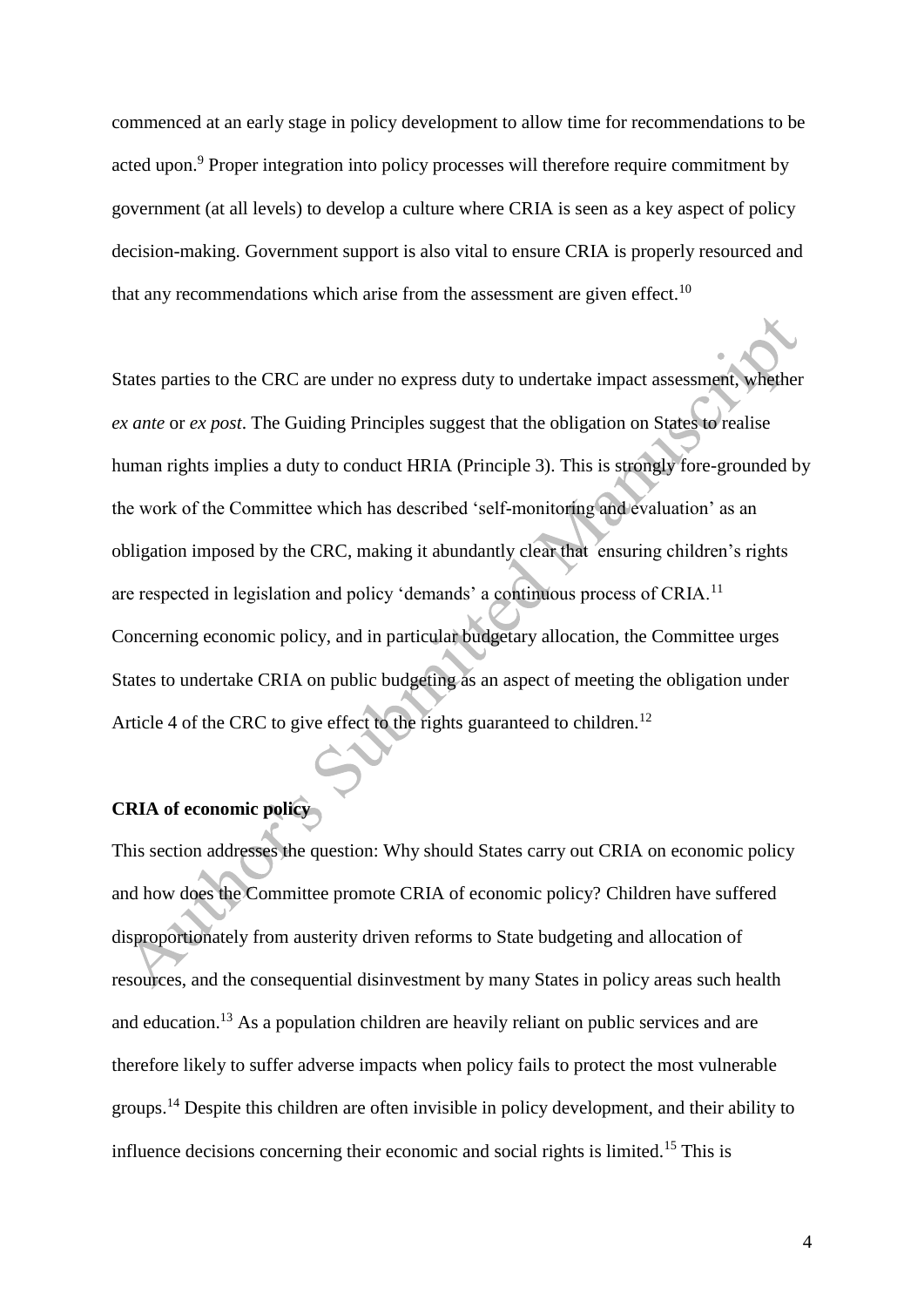significant as children as a population group are amongst those most likely to experience hardship and poverty as a result of a reduction in public spending generally, or in discrete policy areas affecting their rights.<sup>16</sup>

The Committee is sensitive to the impact of economic policy and reforms on children, and has expressed concern at the negative effects of structural adjustment programmes on children and their families, and has called for rigorous monitoring and impact assessment of the effects of economic reforms in order to protect children's economic, social and cultural rights, including through the application of CRIA.<sup>17</sup> Consistently, and over an extended period the Committee has emphasised that economic policies are not child-rights neutral and has urged governments to examine options for reform consistent with the implementation of the CRC.<sup>18</sup> It has also emphasised the importance of public budgeting to support the realisation of children's rights and has reminded States of the obligation to 'mobilize, allocate and spend resources' in a way which respects, protects and fulfils those rights.<sup>19</sup> The Committee has also sought to emphasise to States their responsibility to ensure that decisions on resource allocation are taken with the best interests of the child as a primary consideration which should be prioritised at all stages of budgetary decision-making.<sup>20</sup> To protect children from any negative impacts of economic policy or reforms, States will need to examine ways to minimize adverse outcomes and to prioritise the needs of the most vulnerable groups of children, especially where reforms will lead to spending cuts.<sup>21</sup> Where regressive economic measures are contemplated which will have an impact on resource allocation the interests of children should be the last to be affected, especially children in vulnerable situations, and there should not be any compromise of minimum obligations applying to children's rights guaranteed by the CRC even at times of economic crisis.<sup>22</sup>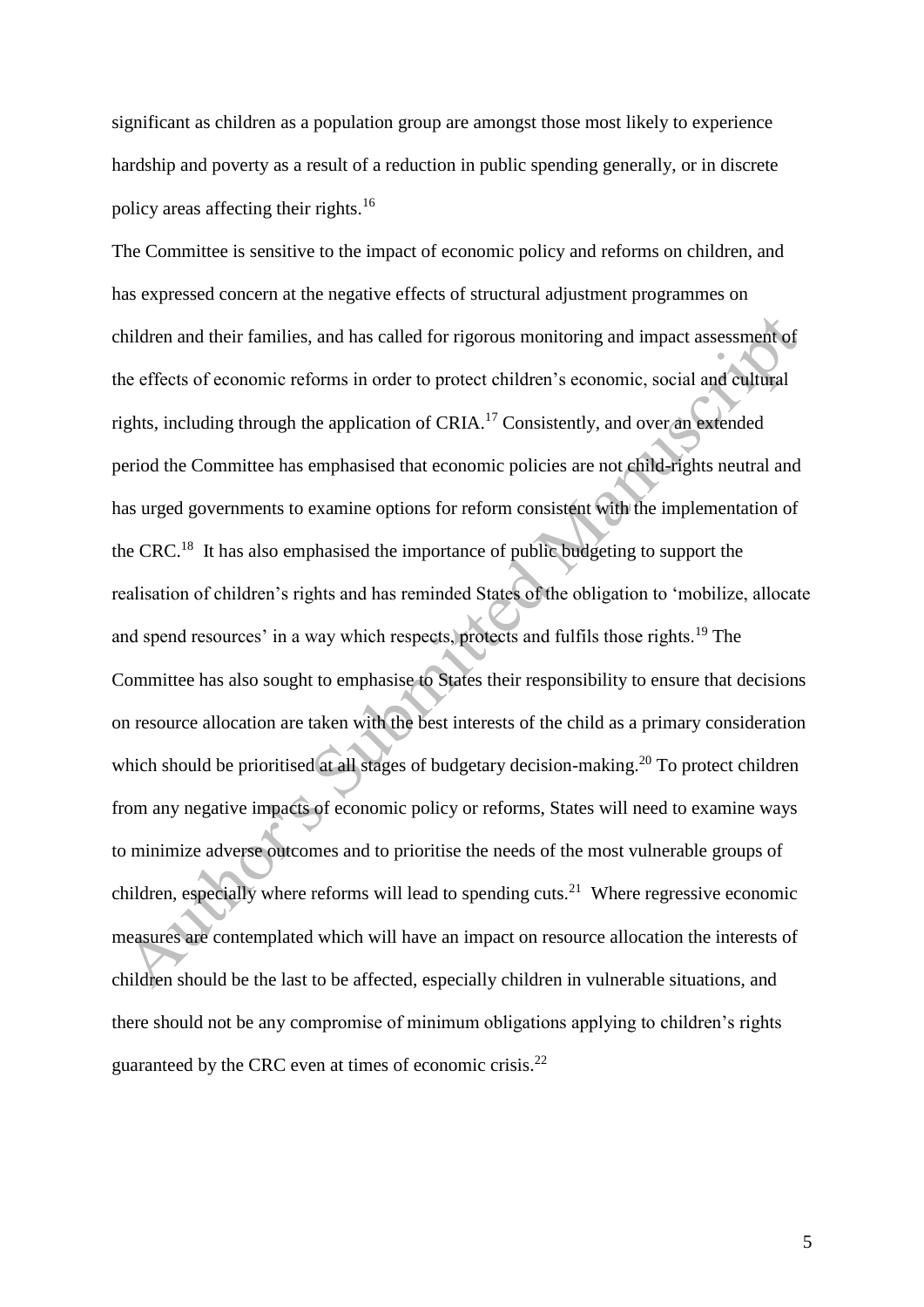In 2007, following a day of general discussion on the responsibilities of States to provide resources for children's rights, the Committee recommended that States governments develop 'strong capacity for budget analysis' including CRIA.<sup>23</sup> While there is good reason to assert that the Committee has failed to do enough to link specific budgetary decisions to particular rights, $24$  it has sought to offer general guidance on how States should approach public budgeting. In a General Comment on the topic in 2016 the Committee focussed on resource allocation and its impact on children's rights, urging States to adopt rights-based budget analysis and CRIA to examine how (dis)investment in different policy sectors might affect children, recommending that:

States parties should conduct child rights impact assessments in order to ascertain the effect of legislation, policies and programmes on all children at the national and subnational levels, especially children in vulnerable situations who may have special needs and therefore require a disproportionate share of spending in order to have their rights realized. Child rights impact assessments should be part of each stage of the budget process and should complement other monitoring and evaluation efforts.<sup>25</sup>

The potential of CRIA to draw attention to children's rights in policy development, and to protect children from the negative impact of reforms is widely acknowledged. A recent report for the Council of Europe (CoE) on protecting children from poverty noted that CRIA is 'regarded as vital to the development of a child rights-compliant approach to policy and budget-related decision-making'.<sup>26</sup> Earlier research for the CoE Committee of the Regions on the role of regional and local authorities in safeguarding children from the impacts of austerity also identified CRIA as a key tool to support a child rights approach.<sup>27</sup> And a report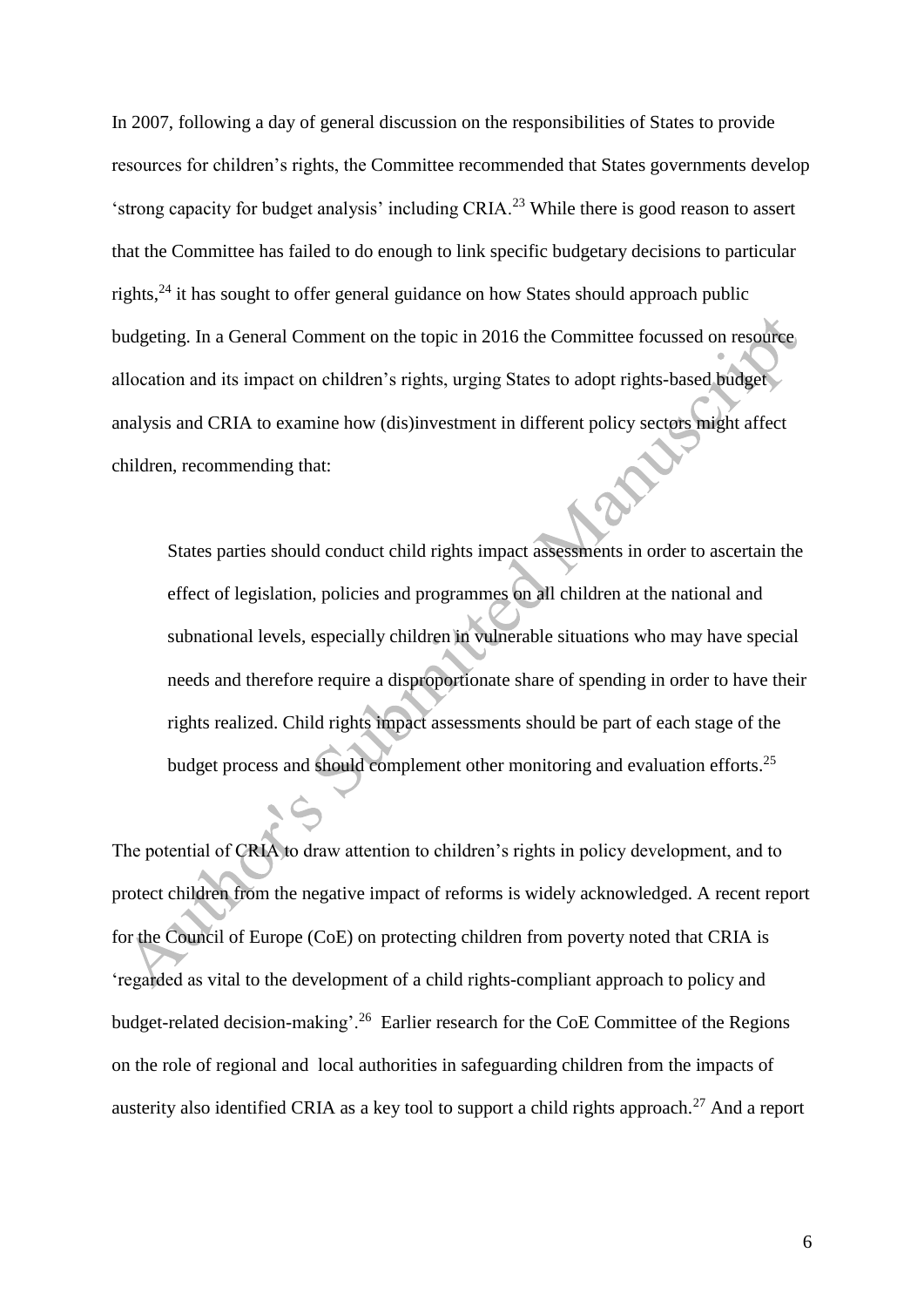from the UN High Commissioner for Human Rights to the Human Rights Council in 2014 noted:

'Children's rights, and those of future generations, must be a primary consideration in the planning and execution of all fiscal policies and budget decisions. … Child rights impact assessments and evaluations must be conducted so that the likely impact of decisions on children's rights is understood and how far the best interests of the child has been taken into account during decision-making.<sup>28</sup>

Despite this, it is rare for children's interests to be addressed in economic policy or in processes to assess the impact of such policies.<sup>29</sup> The most commonly used tools for assessing the social consequences of economic reforms, for example social impact analysis or budget analysis, rarely pay attention to impacts on children.<sup>30</sup> Few government departments are aware of what resources are allocated to or what impact government spending has on their lives.<sup>31</sup> The Committee has therefore called on States to include information on whether their government carries out regular analysis to assess the impact of budgetary allocations on children when periodically reporting on progress toward implementation of the CRC.<sup>32</sup>

In many States implementation of children's rights is often the responsibility of subnational tiers of government.<sup>33</sup> Where resource allocation is carried out by devolved or decentralised government the Committee's General Comment on public budgeting requires that the realisation of children's rights should be prioritised in both national and subnational budgets.<sup>34</sup> In the context of fiscal decentralisation the Committee has called on national governments to carry out CRIA on policies at sub-national level and to report on how funding allocations by internal levels of government are monitored in order to assess if such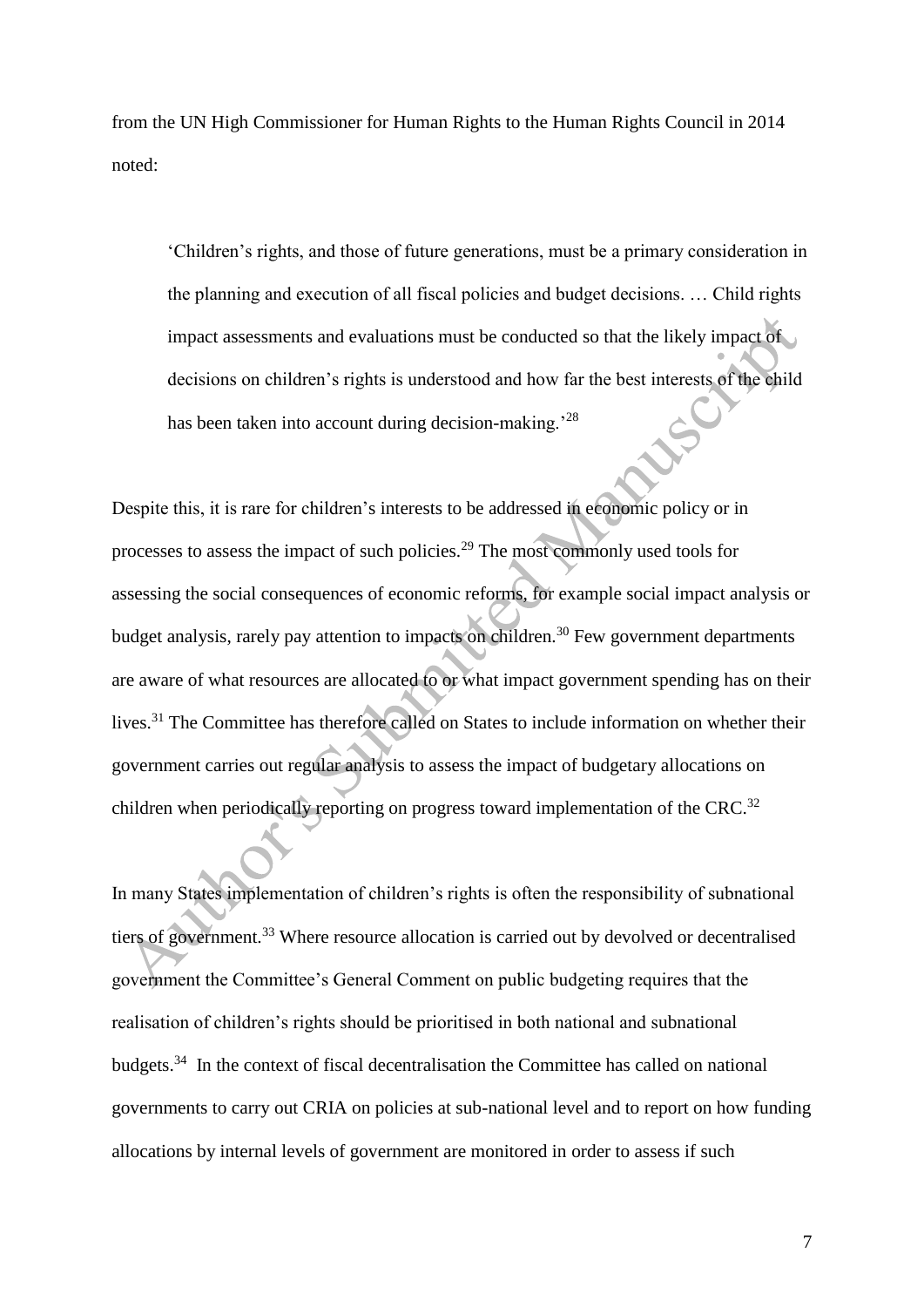allocations are compliant with the State's obligations.<sup>35</sup> This is consistent with the general approach to decentralised governance adopted by UN mechanisms which maintains that national governments are primarily responsible for full compliance with human rights obligations.<sup>36</sup>

### **Methodological considerations**

This section focuses on the question: What are the core procedural steps for effective CRIA and how are these applied to CRIA of economic policy? While CRIA is suggested as a key policy tool for use by governments to help ensure they meet their children's rights obligations, the Committee has not provided a detailed methodological or procedural guide on the conduct of CRIA. While there is increasing interest in HRIA there is no universally agreed HRIA methodology, although a universal feature is the adoption of an explicit human rights normative framework as the standard against which any policy proposal is assessed. $37$ The Committee has suggested that CRIA might involve a range of methods, and the Guiding Principles state that HRIA should employ a variety of qualitative and quantitative methods.<sup>38</sup> More particular guidance on HRIA has emerged from UN mechanisms<sup>39</sup> and along with the academic and practice literature this confirms a number of essential elements in any human rights focussed impact assessment exercise.

#### *Screening*

In the context of economic reforms, the Committee and others such as UNICEF have emphasised that CRIA should be applied to macroeconomic policies as well as to a range of government measures affecting children, including proposals for legislation or policy and budgetary allocations.<sup>40</sup> The Committee has also underlined that legislation, policies or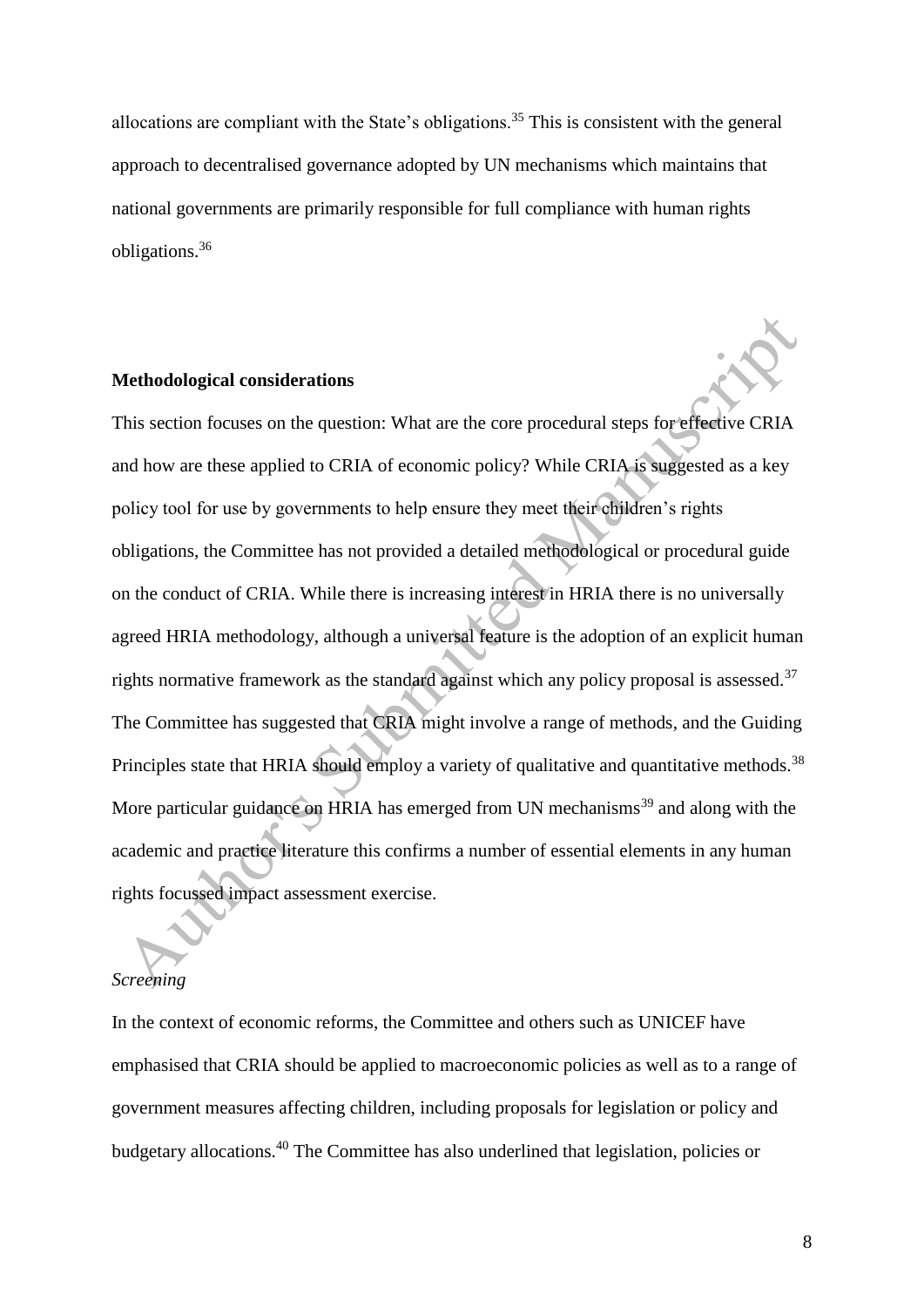programmes cannot be implemented without sufficient resources and should therefore be accompanied by costs estimates.<sup>41</sup> Such a broad scope for CRIA means there is a risk of overburdening of government resources, making a comprehensive assessment of all policies impracticable with the possibility that this will lead to a superficial 'tick-box' exercise.<sup>42</sup> In the context of economic policy, screening can help reduce the impact assessment burden by determining which economic policies, or sectoral policies with budgetary implications, are most likely to have an impact on children and should therefore be subject to CRIA so that these are prioritised for assessment.<br>Scoping and evidence gatherine these are prioritised for assessment.

## *Scoping and evidence gathering*

Evidence gathering is key to effective CRIA. Without relevant data any assessment is likely to give undue weight to the preconceptions of those undertaking the procedure.<sup>43</sup> Effective assessment of economic policies will require child specific comprehensive and disaggregated data on the resources available to different groups of children.<sup>44</sup> States will need to make use of existing quantitative and qualitative data sources. Where economic policies are subject to CRIA data should include macroeconomic data if relevant, but also microeconomic data that sheds light on the likely impact of policy proposals on local economies and communities, as well as household level data.<sup>45</sup> States should also seek to identify any data gaps and introduce new data gathering techniques where necessary to secure the evidence for rigorous CRIA taking into account the different environments in which children experience their rights (home, school, community etc) and particular factors affecting different groups of children.<sup>46</sup> Scoping or planning the impact assessment is an opportunity to identify populations of children likely to be affected by economic policy and the areas where evidence will be required in order to inform the analysis.<sup>47</sup>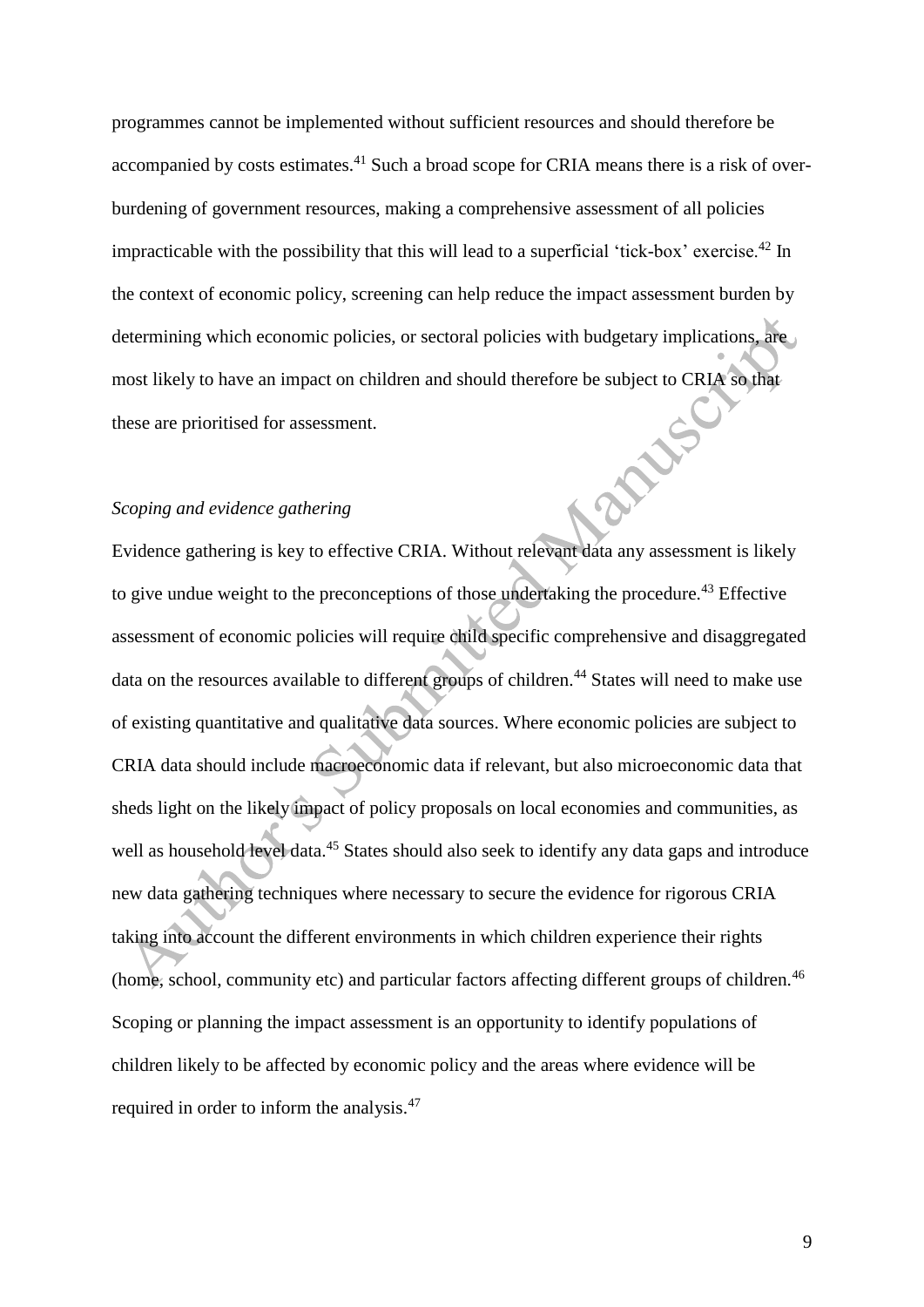### *Involving children*

The Guiding Principles emphasise the importance of securing the 'meaningful participation' of those likely to be affected by economic policy in any HRIA.<sup>48</sup> The participation of children is one of the most challenging aspects of the CRIA process.<sup>49</sup> The Committee has made it clear that CRIA should be informed by stakeholders including children, civil society organizations, experts, and academic institutions, and that children should be involved in decisions about economic policy.<sup>50</sup> The Committee has also emphasised that States have a responsibility to ensure children's participation in budgetary decisions that affect them and the need to give 'serious consideration' to the views of children as an aspect of public budgeting.<sup>51</sup> As a policy tool CRIA is an opportunity to introduce a child's perspective to policy analysis through consultative and participative process as part of the procedure, making it more likely human rights issues that affect children in different situations will emerge (see below, CRIA in Bosnia-Herzegovina).<sup>52</sup>

## *Substantive analysis*

As CRIA is based on the CRC any analysis should be carried out by persons with sufficient knowledge of children's rights. Given the breadth of issues likely to be dealt with in government legislation and policy there will be many instances where CRIA will be the responsibility of officials who are not experts in human rights, and who lack relevant knowledge and understanding of children's rights.<sup>53</sup> Effective analysis, including CRIA of budgets and budgetary allocations to support implementation of particular legislation and policy will require States to raise awareness and understanding of children's rights, and to develop capacity (amongst officials involved in developing budgetary policy) to undertake the assessment.<sup>54</sup> Training or guidance on children's rights may be available to officials undertaking CRIA and may help meet any deficit in basic knowledge or awareness of rights,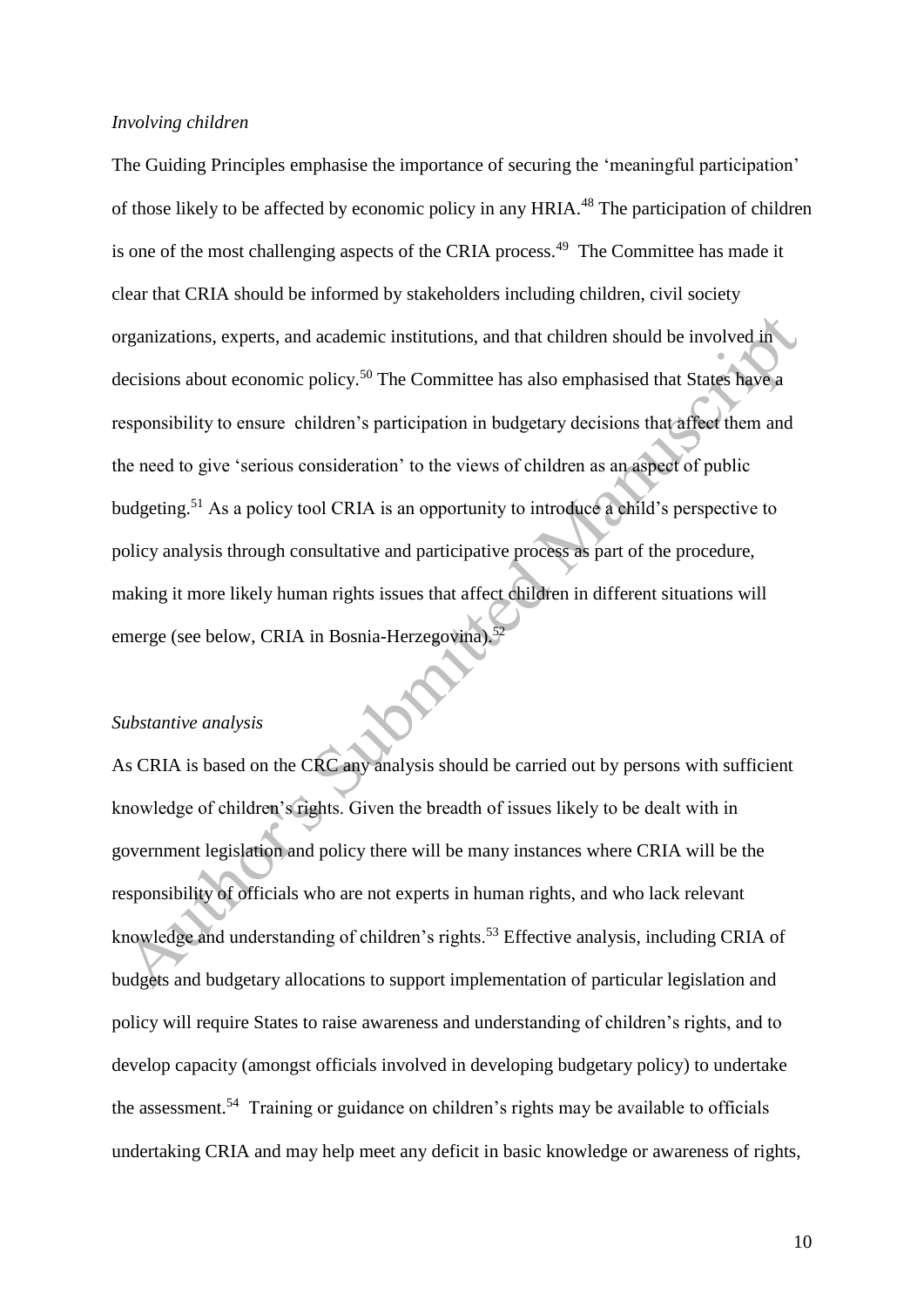but if this is not sufficiently detailed there is a risk that CRIA will be superficial, meaning it will fail to identify relevant impacts or fully analyse mitigating measures or alternatives.<sup>55</sup> Where CRIA is applied to economic policy, training will need to ensure officials have sufficient knowledge of economic and social rights in particular. Capacity building, will help ensure duty-bearers are in the best position to discharge their human rights obligations.<sup>56</sup>

#### *Reaching conclusions and publishing outcomes*

In the context of public budgeting the Committee has stated that CRIA should result in recommendations for amendments, alternatives and improvements to policy which should be publicly available.<sup>57</sup> It has also emphasised that States need to be accountable for meeting their budgetary obligations to realise the rights of children, including by disseminating information in the public domain.<sup>58</sup> Publication of CRIA in full (analysis and recommendations) promotes transparency and supports accountability by leaving an 'audit trail' to enable outcomes to be scrutinised or challenged.<sup>59</sup> It will reveal how major spending decisions are likely to affect children and will demonstrate the extent to which the realisation of children's rights is supported by the allocation of resources.<sup>60</sup> Publication also contributes to informed public debate on policy alternatives and may help stimulate campaigns and policy advocacy.<sup>61</sup> However, publication can also introduce a tension if officials undertaking CRIA are reluctant to reach strong conclusions where these contradict preferred policy options, especially if CRIA outcomes undermine a policy position advanced by Ministers or government policy.<sup>62</sup>

Having established the core elements of CRIA procedure the next section moves from methodological considerations to examine the experience in seven States where CRIA has been introduced at some level to inform policy decision-making.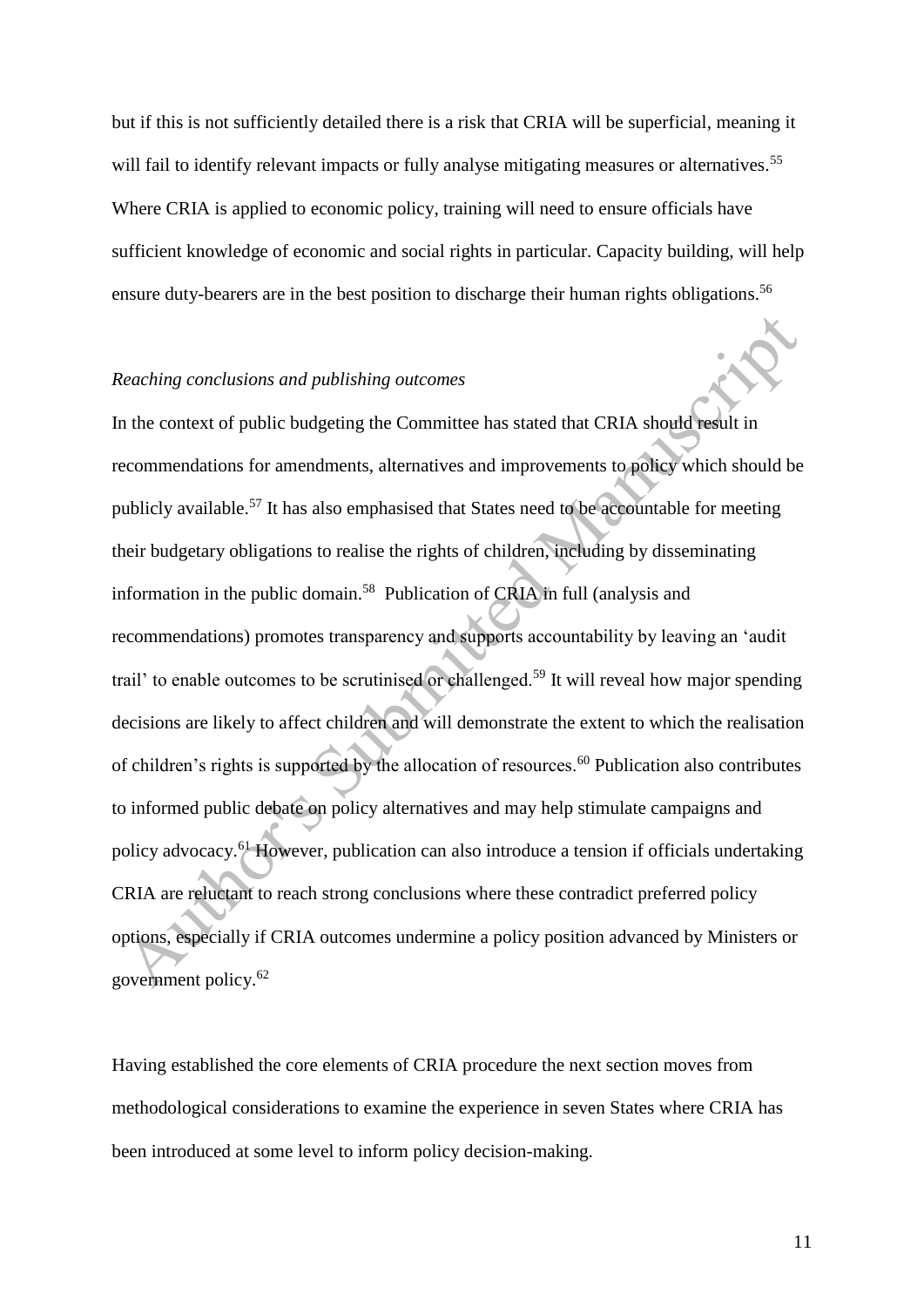#### **CRIA in practice**

The discussion below, and in the following section, focuses on the remaining questions raised in the introduction: How is CRIA given effect in practice, what are the challenges of achieving meaningful CRIA, and what might be the impact of CRIA on economic policy? While a UNICEF report in 2007 suggested that CRIA is amongst a range of mechanisms introduced as a result of widescale adoption of the CRC, $63$  the literature on implementation of the CRC provides only a few examples of States where the procedure has been adopted by national or sub-national government, with even fewer detailed studies. Belgium, Bosnia-Herzegovina, Canada, Ireland, Sweden, New Zealand, and the UK are all consistently mentioned in the literature as examples of States where CRIA features at some level of government.<sup>64</sup> This section therefore examines the experience of CRIA implementation in these States drawing on published studies and commentaries, and Concluding Observations by the Committee following periodic review of the State concerned.

## *Belgium*

The Flemish Community (Flanders) in Belgium has significant autonomy over policy on children and young people.<sup>65</sup> In 1997 the Flanders Government introduced an *ex ante '*child impact report' which was extended to a 'child and youth impact report' in 2008 (JoKER). JoKER is applied by officials to all draft decrees of the Flanders Government with direct impact on children and young people under the age of 25 years.<sup>66</sup> A strength of JoKER is its underpinning by legislation which makes its application mandatory. However, in 2012 an evaluation of JoKER found that it had been applied to less than 20% of draft decrees between 2010-11. $^{67}$  A possible reason for this low implementation rate is that JoKER is only required for government draft decrees which directly impact on children. Other draft decrees and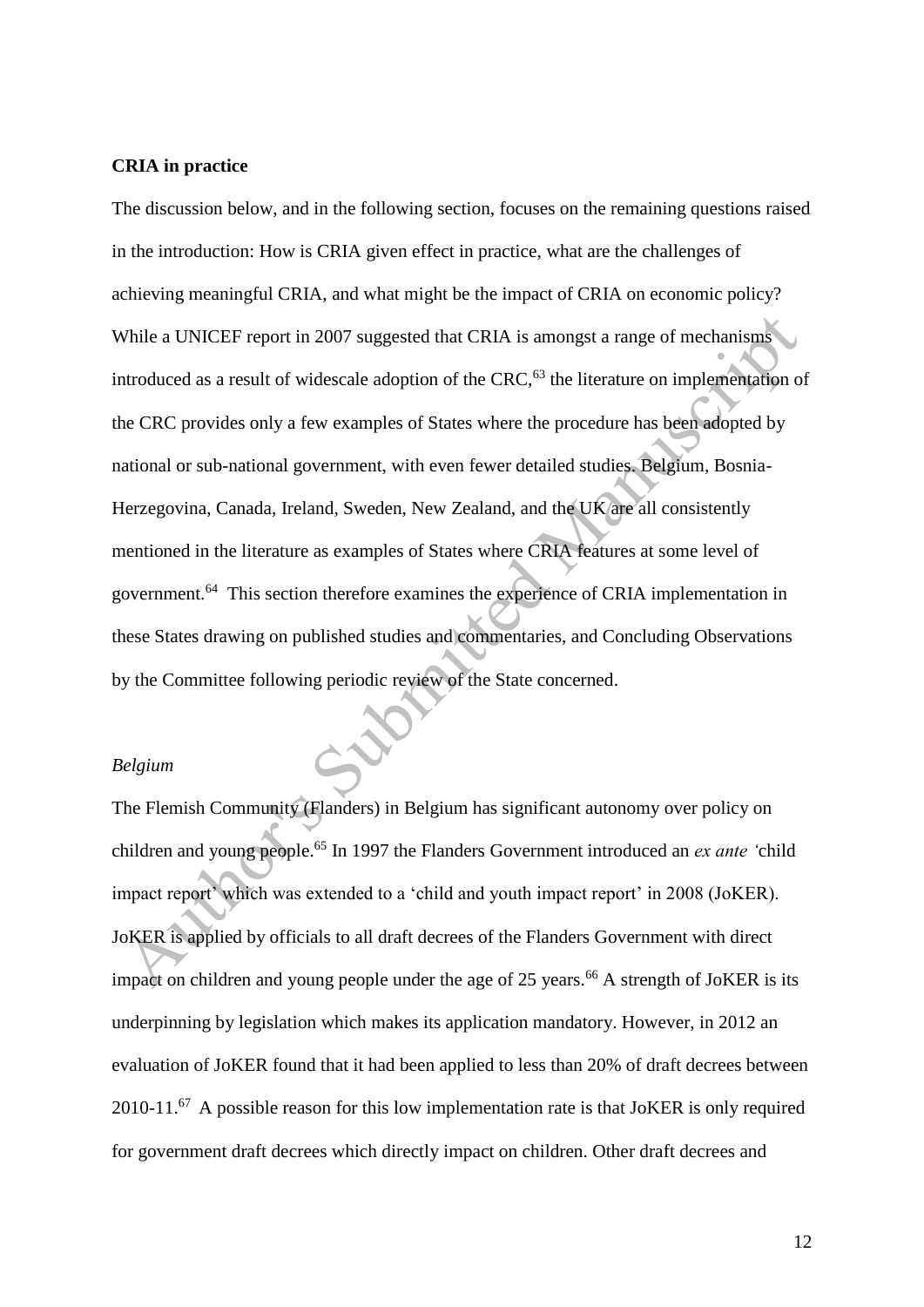regulations, budgetary decrees and policy which might affect children are not included in the assessment. This has been described as a 'major weakness' of the procedure.<sup>68</sup> The possibility of extending the scope of JoKER to budgetary decrees was considered during the 2012 evaluation and was supported by civil society stakeholders. However, government officials expressed concern about capacity to undertake further impact assessment.<sup>69</sup> Partly in response to capacity issues, in 2005 JoKER was integrated into a Flemish Government Regulatory Impact Assessment (RIA). While this led to children's rights being more fully mainstreamed into policy development, it also resulted in a tendency to further restrict the scope of JoKER to decrees included in RIA.<sup>70</sup> The 2012 evaluation highlighted a number of other weaknesses in the implementation of JoKER which included a complete lack of participation by children and young people, implementation too late in the law-making process to have any effect on draft decrees, a tendency to avoid analysis of negative impacts or alternatives to preferred government policy, and lack of expertise in children's rights amongst officials who were unable to develop their knowledge due to a lack of resources.<sup>71</sup>

When the Belgium Government reported to the Committee in 2009 there was no indication that CRIA would be applied to federal government decision-making.<sup>72</sup> In response, in Concluding Observations in 2010 the Committee expressed concern at the State's failure to adopt CRIA, in particular to assess budgets and public expenditure.<sup>73</sup> However, rather than refer directly to CRIA in its recommendations the Committee instead called on the Belgium government to adopt a 'tracking system for the allocation of resources' to be 'used for impact assessments' of investment by sector.<sup>74</sup> When the State was next examined by the Committee in 2019 it recommended the introduction of a State-wide JoKER, but passed up the opportunity to expressly recommend the application of CRIA to State budgeting.<sup>75</sup>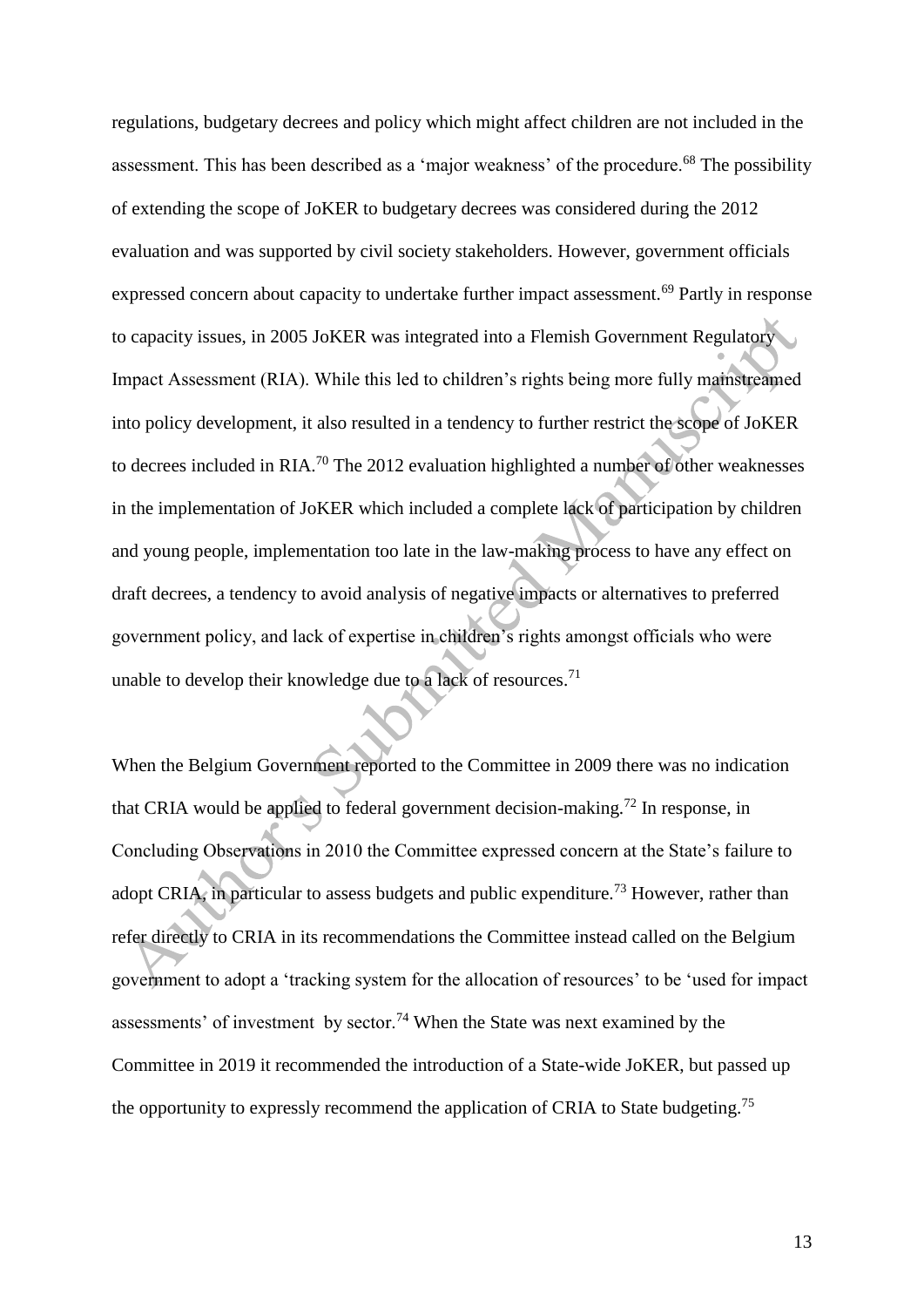#### *Bosnia-Herzegovina*

In 2006-07, UNICEF and Save the Children UK developed a CRIA to be applied to proposals for economic reforms in Bosnia-Herzegovina. When this was implemented it was restricted to the assessment of a single policy, namely a proposal to increase the price of electricity in the country. In a report on this initiative in 2008, Krieger and Ribar concluded that CRIA should focus on 'key reforms' likely to have the greatest impact on children as the procedure is not well suited to the analysis of 'broad strategies' (such as strategies for national development or poverty reduction).<sup>76</sup> The Bosnia-Herzegovina CRIA took account of available quantitative data but also introduced a range of additional qualitative data gathering techniques, including consultation with children.<sup>77</sup> This provided good quality information to inform a detailed analysis which, the 2008 report concluded, helped identify a number of possible impacts in areas such as education and health care that might otherwise have been overlooked (e.g. the impact of increased electricity prices on schools and hospitals).<sup>78</sup>

Looking to the future, the 2008 report raises a concern at the lack of institutional commitment and capacity in Bosnia-Herzegovina for ongoing CRIA of economic policies.<sup>79</sup> This seems justified as when Bosnia-Herzegovina was next examined by the Committee in 2011 its report was silent on the continued application of CRIA to future economic policies.<sup>80</sup> While the Committee urged the State to evaluate the distribution of resources in its Concluding Observations in 2012, it stopped short of expressly recommending CRIA.<sup>81</sup> In 2018, when the country last reported to the Committee the government gave no indication of how (if at all) the 2012 recommendation had been taken forward.<sup>82</sup> The Committee's Concluding Observations in 2019 repeated the recommendation that there should be an evaluation of resource allocation, but once again failed to specify CRIA.<sup>83</sup>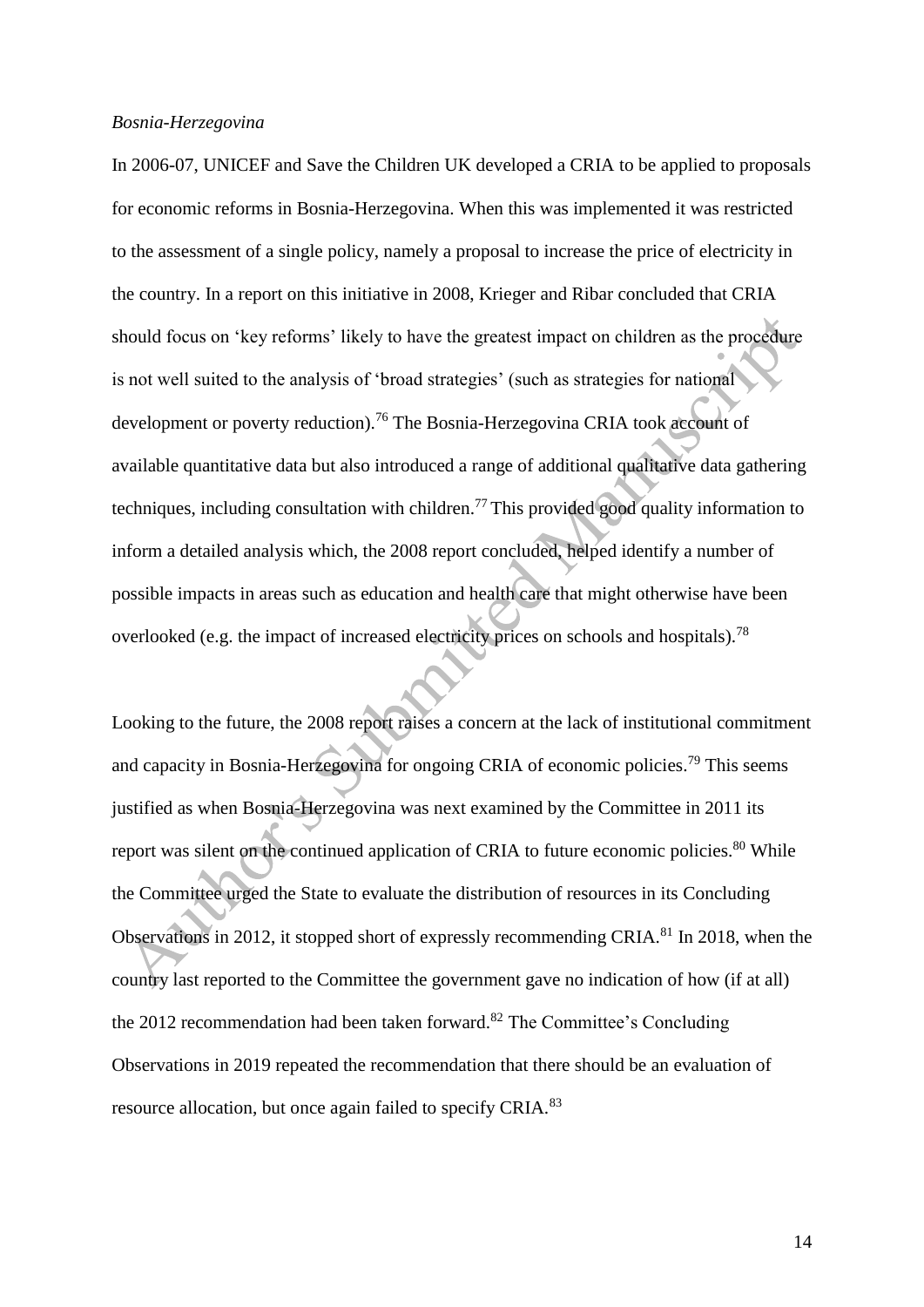### *Canada*

In 2009, UNICEF Canada recommended CRIA of all proposals for legislation, policies, budgets and programmes at federal and provincial levels.<sup>84</sup> Since then there have been a number of developments at provincial/local level. Notably, in 2013, the New Brunswick government introduced CRIA for all decisions having any impact on child well-being. This CRIA was developed by the New Brunswick Child and Youth Advocate which also published guidance setting out a number of methodological good practices.<sup>85</sup> These were: providing training for ministers in all government departments; implementing the procedure as early as possible in the decision-making process; using child specific data; involving children and young people; and, devising policy alternatives.<sup>86</sup>

The Committee's Concluding Observations in 2012 recommended that the State introduce mechanisms to evaluate the distribution of resources allocated to CRC implementation.<sup>87</sup> A UNICEF Canada in report in 2014 identified the potential to move CRIA beyond the provinces to the national level, but also identified a number of challenges which to CRIA at a federal level, including: the possibility that adding CRIA to existing impact assessments would lead to assessment fatigue; limited resources; the lack of expertise on the part of those carrying out CRIA; and, the lack of structures to consult with children.<sup>88</sup> This may have influenced the country's next submission to the Committee in 2019, which made no suggestion that CRIA would be adopted at State level, or for economic policy.<sup>89</sup> The Committee is yet to publish its Concluding Observations on Canada's most recent report.

## *Ireland*

In 2005, the Irish government reported to the Committee that child impact statements would be central to implementation of the CRC in Ireland.<sup>90</sup> In 2006, the Children's Rights Alliance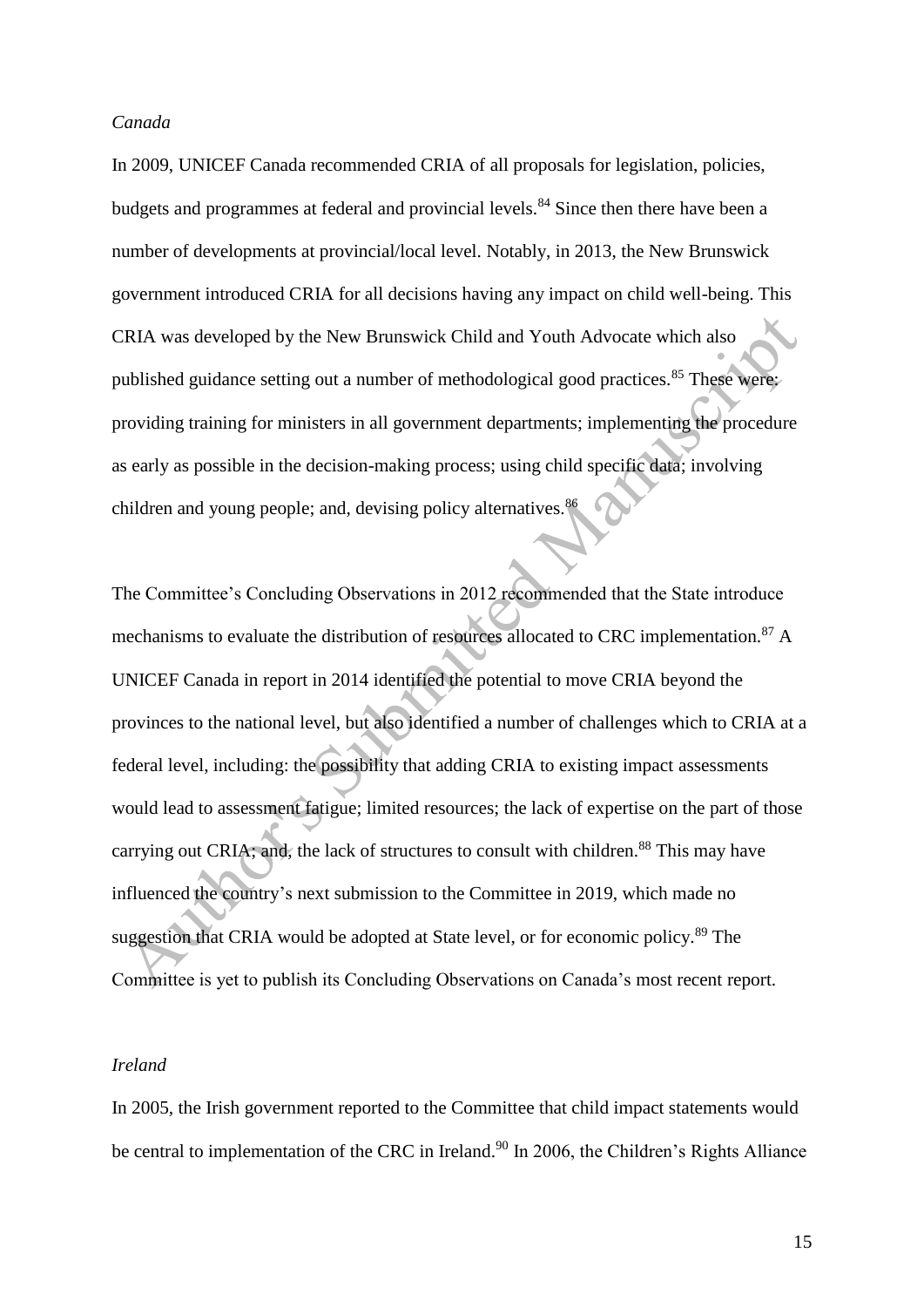in Ireland, concerned at the negative impact on children of Ireland's immigration policy developed a CRIA to be applied to deportation decisions involving children or their parents/carers.<sup>91</sup> A report to accompany the CRIA identified political commitment as key to its success, and recommended placing an obligation on the Children's Minister to support mainstreaming through the application of CRIA to all legislation, policy and administrative schemes.<sup>92</sup> The report also identified the need for CRIA to take account of the different environments where children experience their rights and any impact on particularly vulnerable children as 'basic principles' of CRIA.<sup>93</sup> In 2007, Corrigan observed that the Alliance's work had led to an increase in impact assessment on policy relating either directly or indirectly to the Irish Government's Children's Strategy.<sup>94</sup> However, a study for UNICEF-UK in 2012 concluded that cutbacks in services affecting children resulting from the country's national debt and loan burden were having a serious impact on children's rights. 95 The study noted that CRIA had not been applied to decisions to reduce expenditure on public services and concluded that little consideration had been given to the long-term impact on children.<sup>96</sup>

There is no reference to CRIA in Ireland's report to the Committee in 2013 but by the time the Children's Rights Alliance submitted its parallel report in 2015 the government had committed to carry out a social impact assessment (SIA) of major tax and welfare initiatives.<sup>97</sup> The Alliance took advantage of this commitment to call for disaggregation of the national budget to show expenditure on children.<sup>98</sup> At the same time the Irish Ombudsman for Children called for an expansion of SIA to include CRIA of budget decisions, while the Irish Human Rights and Equality Commission (IHREC) called for children to be made visible in the State's budgeting practices through a continuous CRIA process.<sup>99</sup> This strong call from Ombudsman and IHREC seems to have been influential as the Committee's Concluding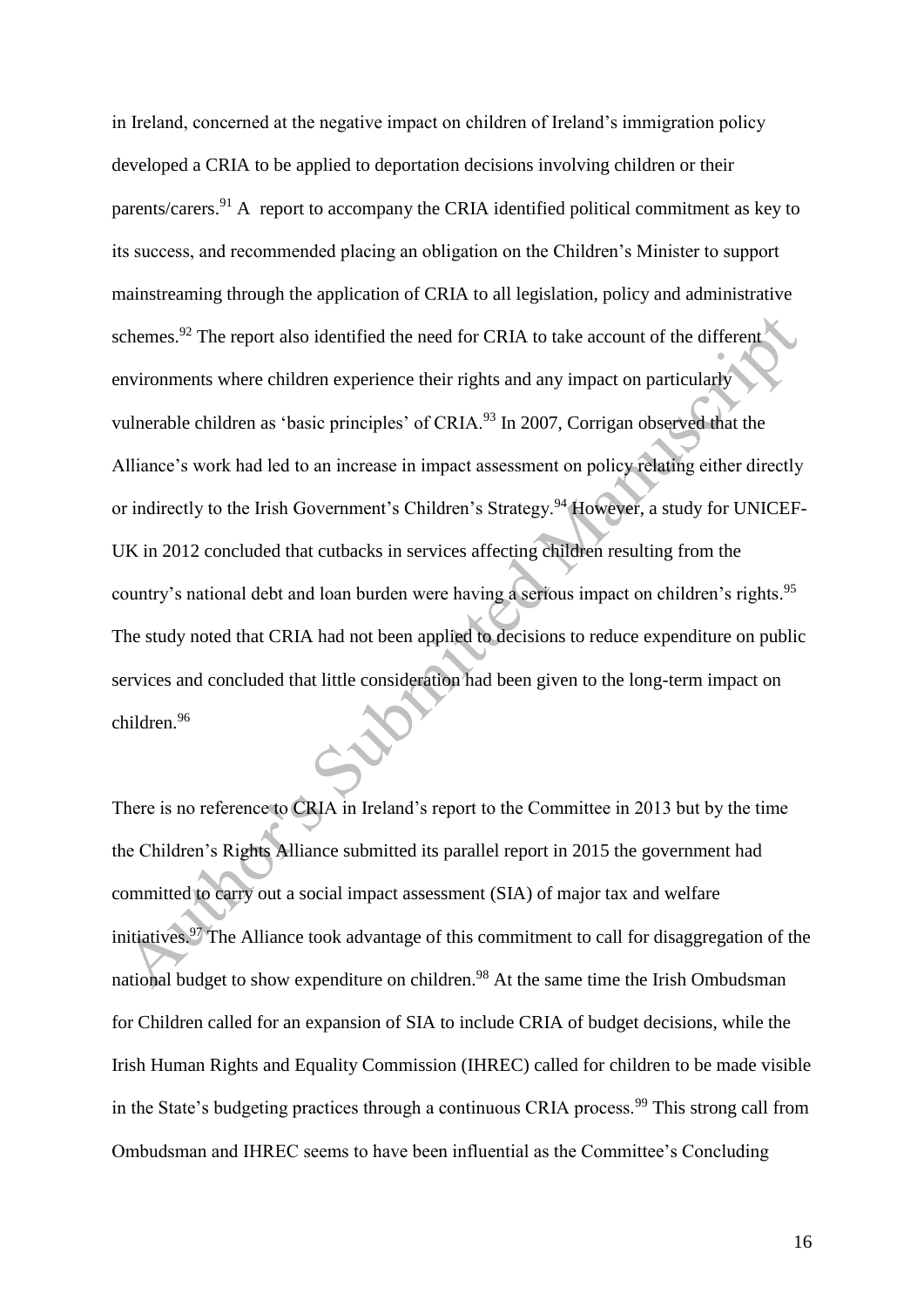Observations in 2016 recommended the Irish government carry out CRIA in the framework of integrated SIA to ensure that fiscal and budgetary decisions are compliant with its CRC obligations.<sup>100</sup> Evidence is yet to emerge, either from research, or in the course of State party reporting to the Committee, on whether the SIA is effective to assess child rights impacts of tax and welfare policy.

### *New Zealand*

In 2002, the New Zealand government endorsed an Agenda for Children which included a proposal for child impact reporting which was widely supported by a coalition of NGOs and the New Zealand Law Commission, as well as in the political domain.<sup>101</sup> In 2006 however, Hanna and others, in an article on CRIA in the country, concluded that policy processes failed to take full account of the impact on children.<sup>102</sup> Renewed interest led to CRIA being piloted by local authorities in Auckland City (on inner city development), and Manukau City (on waste management planning). A report by Mason and Hanna in 2009 on the city-based pilots identified an opportunity to integrate the city-based CRIA with other local authority impact assessments by broadening SIA to include children.<sup>103</sup> However, the report urged caution, recognising the risk that CRIA might be subsumed, leading to children becoming invisible in the impact assessment process.<sup>104</sup> The Manukau City CRIA did not proceed beyond the scoping stage. Mason and Hanna concluded that this was due to a loss of focus brought about by competing demands on resources and a failure to mandate the procedure as part of the authority's work programme.<sup>105</sup> The pilot in Auckland City was deemed more successful as having made children perspectives more visible in the project and raising awareness of children's issues.<sup>106</sup> Mason and Hanna attributed this to a range of factors which included: good quality information; adequate resourcing; early inception of the CRIA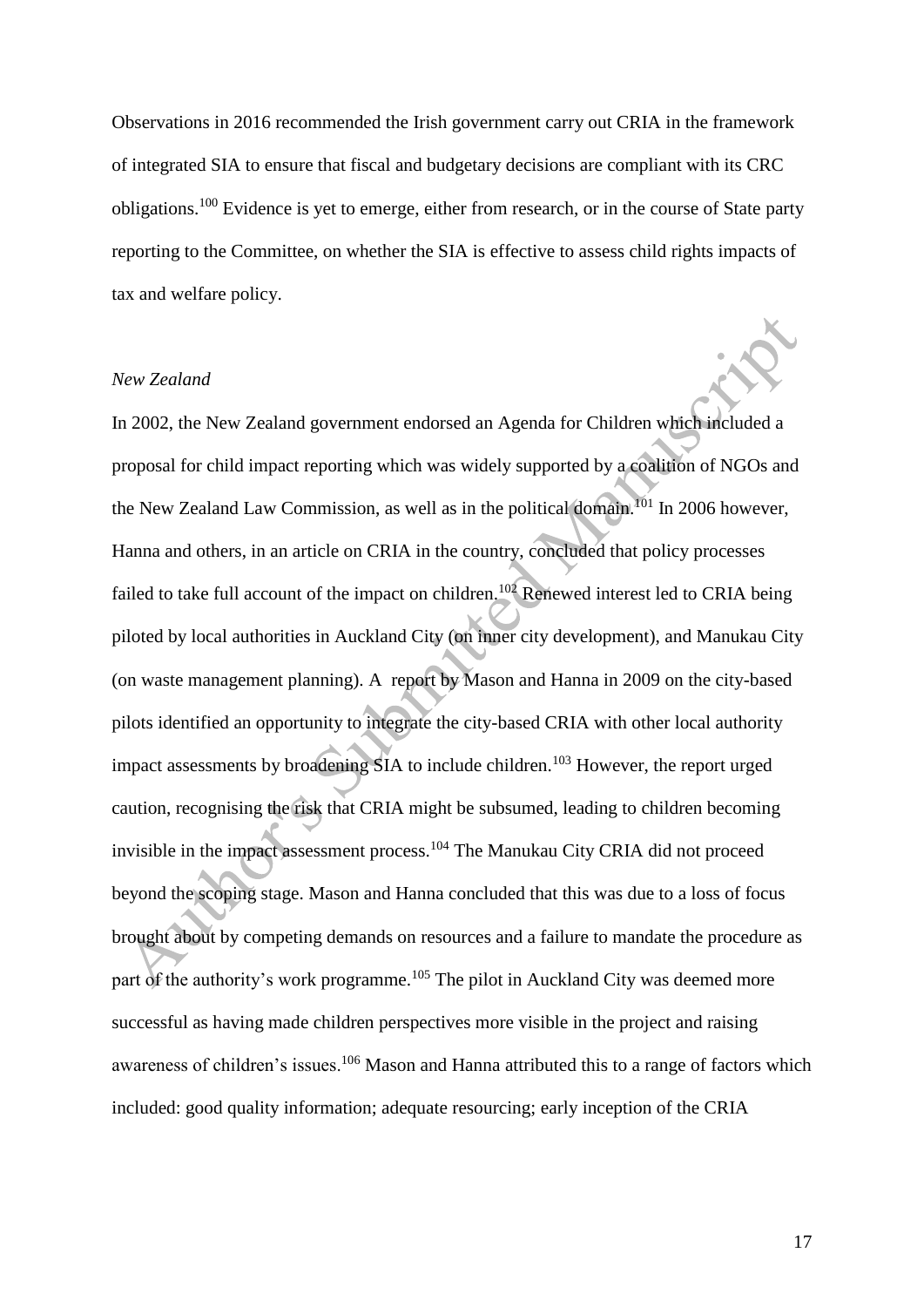procedure; careful consideration of how to input the views of children; and, political commitment.<sup>107</sup>

In 2011, the Committee recommended New Zealand introduce a process to evaluate the impact of budgeting on children's rights, without expressly referring to CRIA.<sup>108</sup> When it next reported to the Committee in 2016 the country's Ministry of Social Development stated that CRIA options were being considered.<sup>109</sup> The New Zealand Human Rights Commissioner however informed the Committee that the government had failed to meet the 2011 recommendation.<sup>110</sup> In response the Committee recommended that the New Zealand Government finalise its CRIA procedure and apply it to the allocation of public resources and budgeting, and has since raised it as an issue to be addressed when the State next reports in **NYCHE** 2021. 111

#### *Sweden*

In 1999, the Swedish Parliament enacted legislation endorsing a national strategy for CRC implementation which included a requirement for CRIA of all government decisions affecting children.<sup>112</sup> A study of CRIA in Sweden by Sylwander in 2001 suggested that the CRC had been a driver for legal reform, but that this had not always led to recognition of children's rights.<sup>113</sup> Sylwander found that CRIA was being undermined by the failure to engage with children, and a lack of self-critical analysis with a tendency to ascribe only positive impacts to policy proposals.<sup>114</sup> A later report in 2006 by the Swedish Ombudsman for Children argued the importance of incorporating the views of children as the foundation for impact assessment.<sup>115</sup> Sylwander's report set out a number of factors likely to contribute to effective CRIA. These were: commitment of government to implement the CRC; a proper understanding of the purpose and meaning of children's rights; the provision of information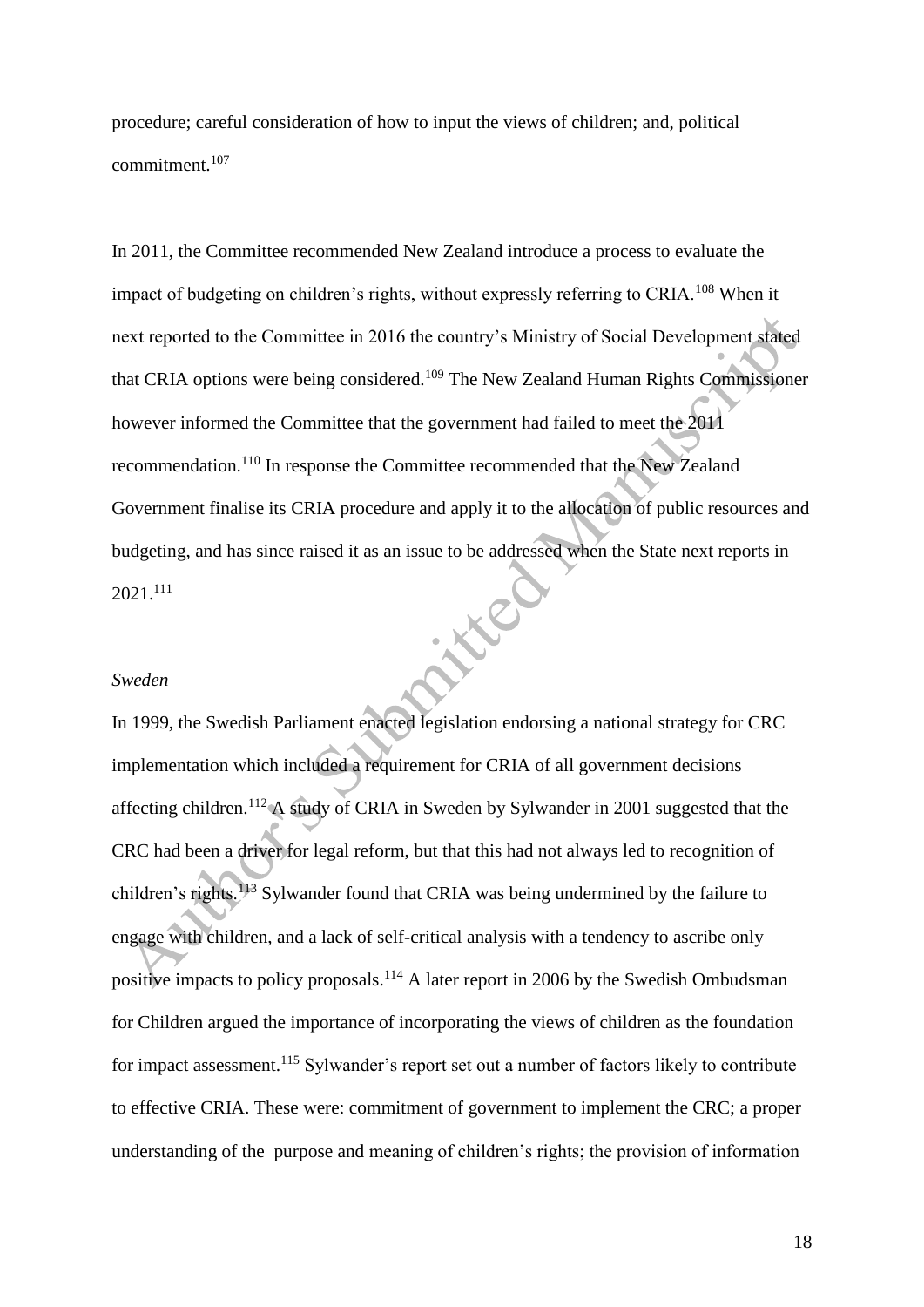and training to those responsible for giving effect to the CRC; information on the problems and challenges facing children; and, knowledge of the wider policy and administrative environment that affects children.<sup>116</sup> Sylwander notes that CRIA should be applied to 'all decisions related to children' and repeats the Committee's guidance that CRIA should be applied to budgets at both national and local level. $117$ 

In 2002 Sweden reported to Committee on its adoption of a model CRIA put forward by the Ombudsman for Children and the potential to apply it to financial and budgetary decisions.<sup>118</sup> Although in 2006 the Ombudsman had confirmed that budget proposals should be amongst the policies subject to CRIA,<sup>119</sup> Sweden's next report to the Committee in 2008 is silent on its application to budgets and only mentions use by a number of municipalities as authorities closest to the delivery of services to children.<sup>120</sup> The Committee's Concluding Observations recommended the application of CRIA to government policy in a number of discrete areas, but these did not include economic policy or budgeting.<sup>121</sup> In 2015 however the Committee noted Sweden's failure to apply CRIA to State budgeting and recommended its application to future budgets.<sup>122</sup>

# *United Kingdom*

An analysis carried out by Payne in 2019 found that between 2010 and 2017 five UK government Bills were assessed using CRIA (on average, 15-20 government Bills are enacted per year), all of which Payne concluded were 'narrations' rather than 'examinations', with minimal analysis from a child rights perspective or reference to children's views.<sup>123</sup> The devolved authorities in Northern Ireland, Scotland and Wales have significant responsibility for policy areas affecting children. In Northern Ireland there is an option to apply CRIA as part of a statutory Equality Impact Assessment, but this is rarely used.<sup>124</sup> In Scotland, the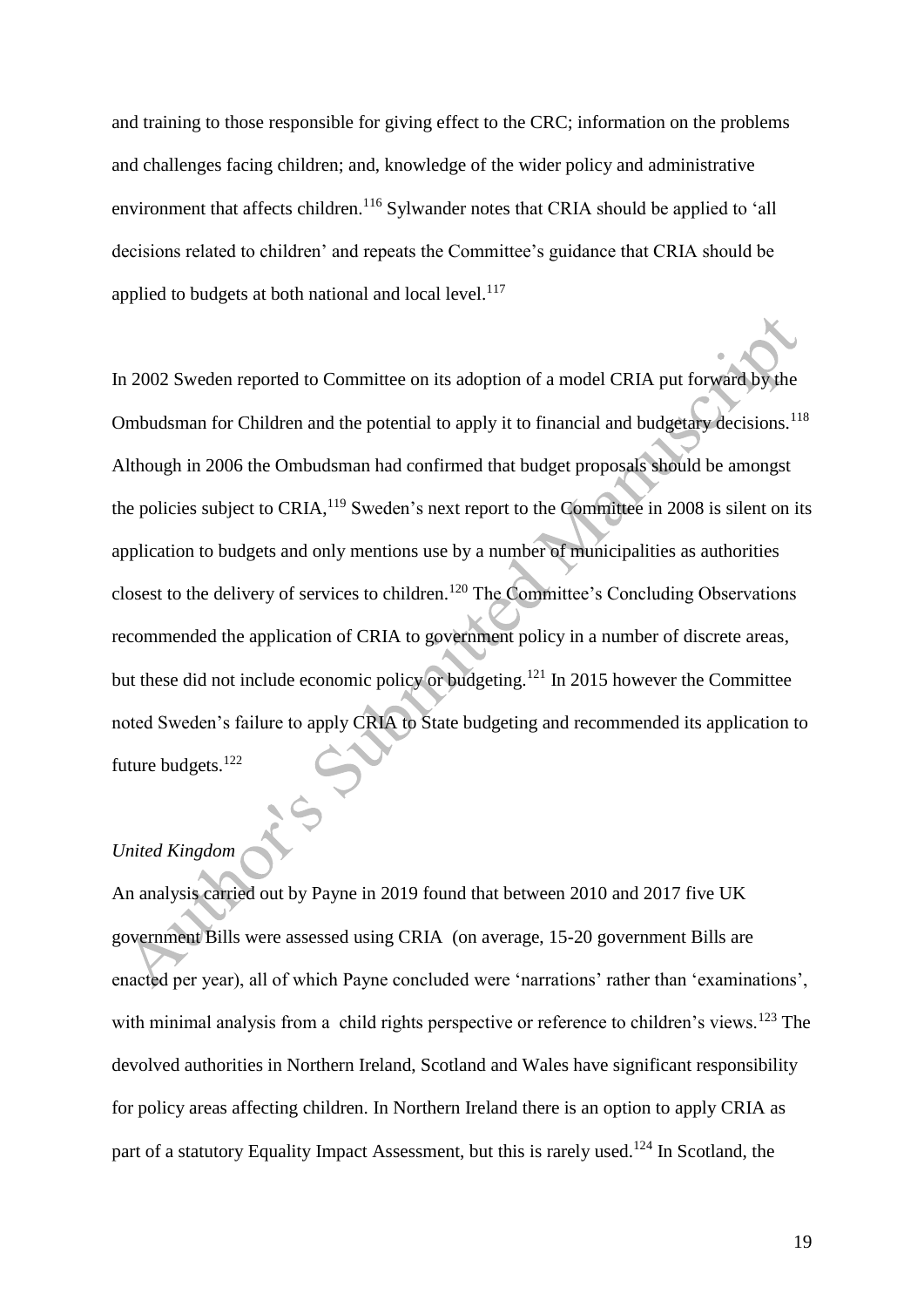Scottish Parliament has enacted legislation requiring the Scottish Ministers to keep under consideration how devolved legislation and policy might give further effect to the CRC.<sup>125</sup> In 2015, the Scottish Government introduced a non-mandatory Child Rights and Wellbeing Impact Assessment (CRWIA) which is applied to a range of government measures, including Bills, draft regulations, guidance and strategic documents.<sup>126</sup> Implementation of CRWIA is supported by a template and guidance, basic training for officials, and a policy lead to support those undertaking the assessment.<sup>127</sup> Responses to a Scottish Government consultation on future incorporation of the CRC in Scotland show that the CRWIA is perceived as having introduced a 'preventative, proactive approach' to children's rights.<sup>128</sup> Responses to the consultation also showed support for CRWIA to be strengthened by making it mandatory for policy and legislation.<sup>129</sup>

In 2011, the National Assembly for Wales (since 2019, the Welsh Parliament) passed legislation requiring the Welsh Ministers to have due regard to the CRC and its 1<sup>st</sup> and 2<sup>nd</sup> Optional Protocols when exercising any of their functions.<sup>130</sup> Ministers have published a children's scheme which includes a staged CRIA procedure utilising a template and guidance accompanied by training for officials and access to advice from the Welsh Government Children's Branch.<sup>131</sup> Welsh Government CRIA has a broad scope, covering policy, legislation, regulations, strategies, projects and programmes. A large number of CRIA have been carried out: about 260 between 2012 and 2018.<sup>132</sup> An evaluation of the Welsh Government CRIA in 2015 concluded that it had embedded the core objectives of HRIA into government decision-making.<sup>133</sup> However, the evaluation also found that implementation was often inconsistent and a departure from good practice, including failure to consult with children, implementation late in the policy process, and limited knowledge of the CRC.<sup>134</sup> Significantly, despite the inclusion of a specific question on resources to support policy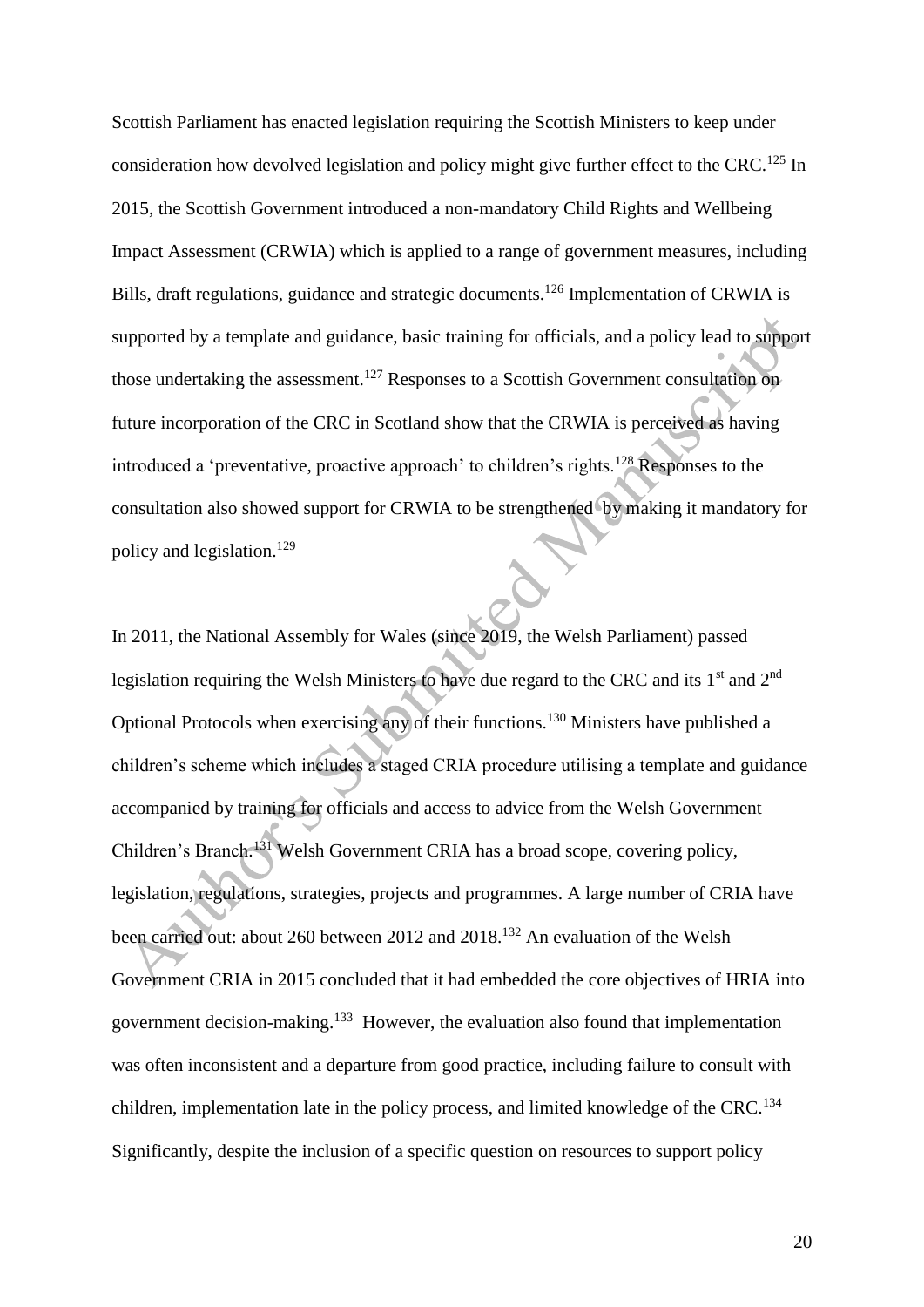implementation in the CRIA template used by the Welsh Government, the evaluation found that CRIA was not being applied to assess resource allocation as this was seen by officials as a matter relating to *ex post* implementation and therefore distinct from policy development.<sup>135</sup> A study of legal integration of the CRC in Wales in 2018 confirmed that CRIA had raised the profile of children's rights in policy development but also concluded that implementation remained patchy and inconsistent.<sup>136</sup> It noted that CRIA had not been applied to the Welsh Government draft budget 2017-18, which had been assessed using a Strategic Integrated Impact Assessment (SIIA).<sup>137</sup> SIIA was introduced by the Welsh Government in order to reduce impact assessment complexity. While the SIIA template retains the core elements of CRIA concerns have been raised that the interests of children will receive less attention.<sup>138</sup> These concerns seem justified as when SIIA was carried out on the Welsh Government's draft budget 2020-21 the CRIA element was not applied.<sup>139</sup> This failure to apply CRIA to the Welsh Government budget was raised as a concern by the Welsh Parliament, Children, Young People and Education Committee in a report in August 2020.<sup>140</sup> The Committee recommended the Welsh Government carry out discrete CRIA of its draft budget, rather than as part of SIIA.<sup>141</sup>

Only one of the above examples of CRIA practice concerns economic policy (Bosnia-Herzegovina), suggesting a gap which needs to be addressed by research. While more evaluative studies are needed, the examination CRIA in seven States confirms a number of good practices that need to be prioritised where CRIA is applied to economic policy. These are: the use of child specific data for analysis, including evidence gathered through consultation with children; early inception of CRIA to allow time for changes to policy to be made; the importance of training and guidance for officials to increase capacity and support substantive analysis (as well as model CRIA); and, the need for CRIA to identify both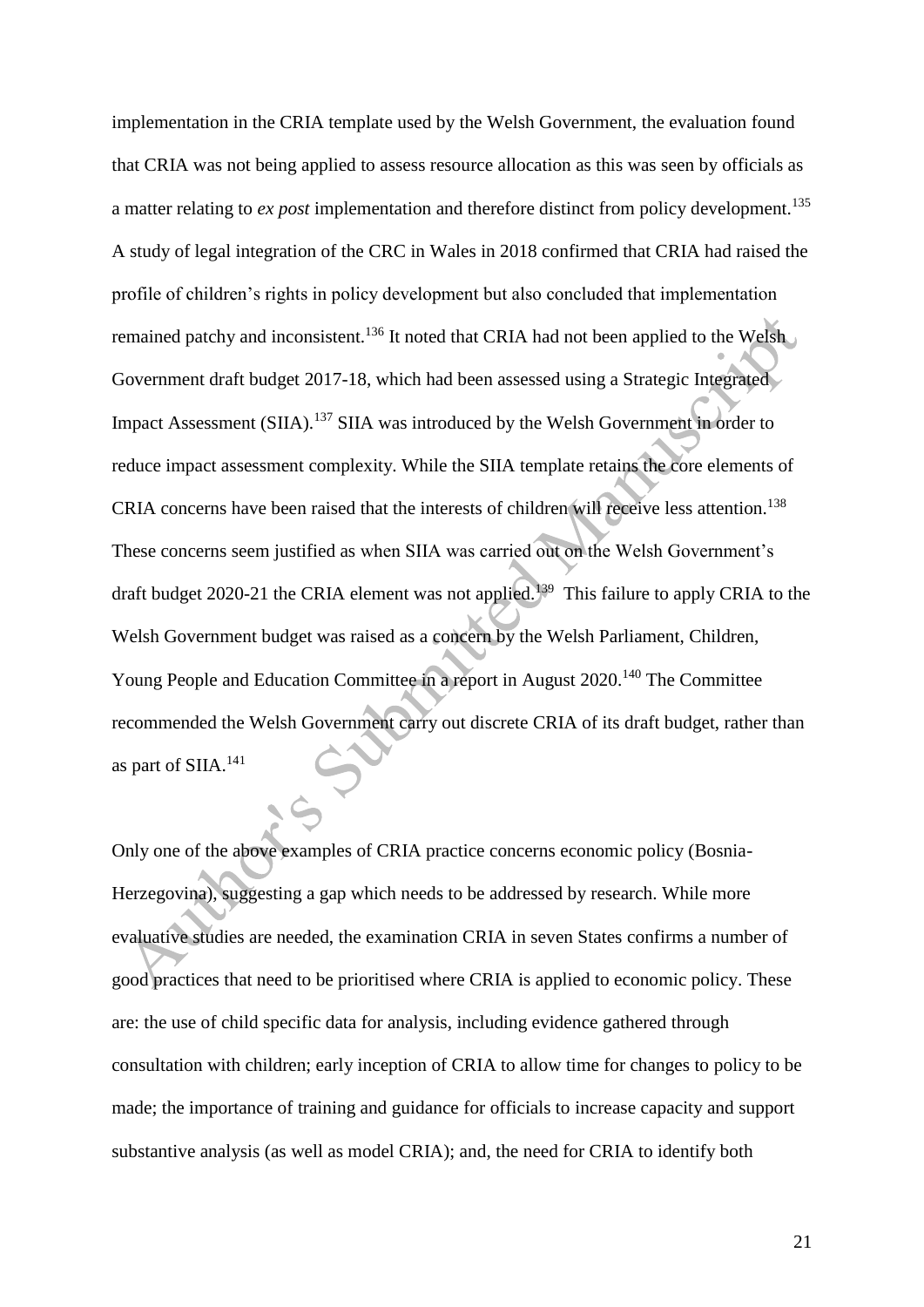positive and negative impacts in order to support the development of policy alternatives. The examination of CRIA in practice also reveals a number of challenges that need to be addressed if CRIA is to make an effective contribution to HRIA of economic policy affecting children, and in particular budgets and resource allocation. These are discussed in the next section.

#### **Challenges for CRIA of economic policy**

This section reflects on question: What are the challenges for CRIA in practice based on the experience of the seven States examined? The experience of CRIA in practice suggests that an immediate challenge is to persuade government (at any level) to undertake CRIA on economic policy, budgets or resource allocation. This is consistent with other research on children's rights more broadly which confirms the challenge of integrating children's rights into policy decision-making.<sup>142</sup> With the exception of Bosnia-Herzegovina, none of the CRIAs examined were in application to budgets or resource allocation, or indeed economic policy more broadly. Reasons for this deficit might include: limitations on the scope of CRIA, capacity issues, or integration with other impact assessments. However, it may also be suggested that relevant authorities lack the will to apply CRIA to budgets or economic policy. This is evident in all the examples of CRIA examined above as none of the national governments concerned have implemented the procedure in relation to State budgeting. However, it may also be suggested that the Committee has failed to provide sufficient direction to individual States on the need to prioritise CRIA of budgets and resource allocation. Despite expressly referencing and prioritising CRIA of economic policy in several General Comments, in the majority of Concluding Observations examined for the purposes of this article the Committee either failed to recommend the application of CRIA to resource allocation decisions, or failed to expressly refer to CRIA as the policy tool most appropriate

22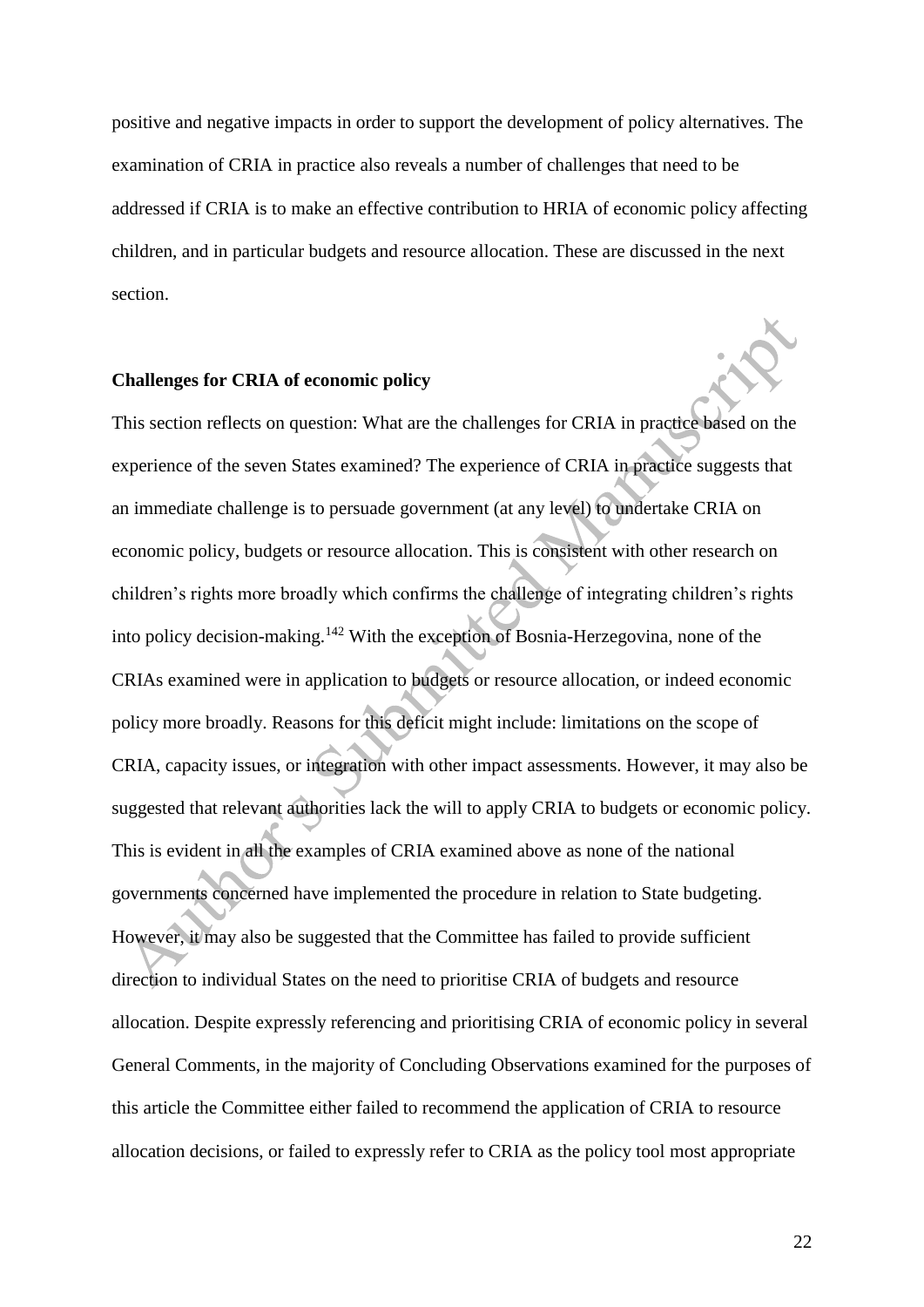to analysis of budgetary decisions. If CRIA is to be widely adopted to assess budgetary decisions the Committee needs to be clear in its recommendations to individual States that this is what is anticipated. In this respect, as the experience of Ireland demonstrates, a strong call from commissioners and civil society can influence the Committee to expressly reference CRIA when making recommendations on State budgeting and resource allocation. The examples of Flanders and Wales suggest that even where there is political commitment, and statutory underpinning for CRIA, this may not be enough to ensure its application to economic policy. This may be because, as in Flanders, budgets are not included in the scope of mandatory CRIA (JoKER), or because the allocation of resources is seen as an *ex post*  issue effectively excluding budgetary issues from consideration as part of policy development, as in Wales.

The importance of statutory embedding to ensure CRIA is implemented was recently highlighted in Wales during the recent Covid-19 pandemic. In response to the public health emergency the Welsh Government introduced legislation which had a dramatic impact on children in Wales, including the closure of nurseries and schools, restrictions on the use of public space, restrictions on contact with family and friends, and withdrawal of public services in many areas important for children's well-being.<sup>143</sup> These emergency measures should have been subject to CRIA,<sup>144</sup> however, the Welsh Government failed to complete a CRIA on any measure introduced. Child rights stakeholders have identified significant negative impacts from the emergency measures, and while the Welsh Government has taken steps to mitigate some of these, stakeholders have pointed at the lack of CRIA as leading to a failure to identify the most serious negative impacts in advance, as well as leading to a delay in taking remedial action. $145$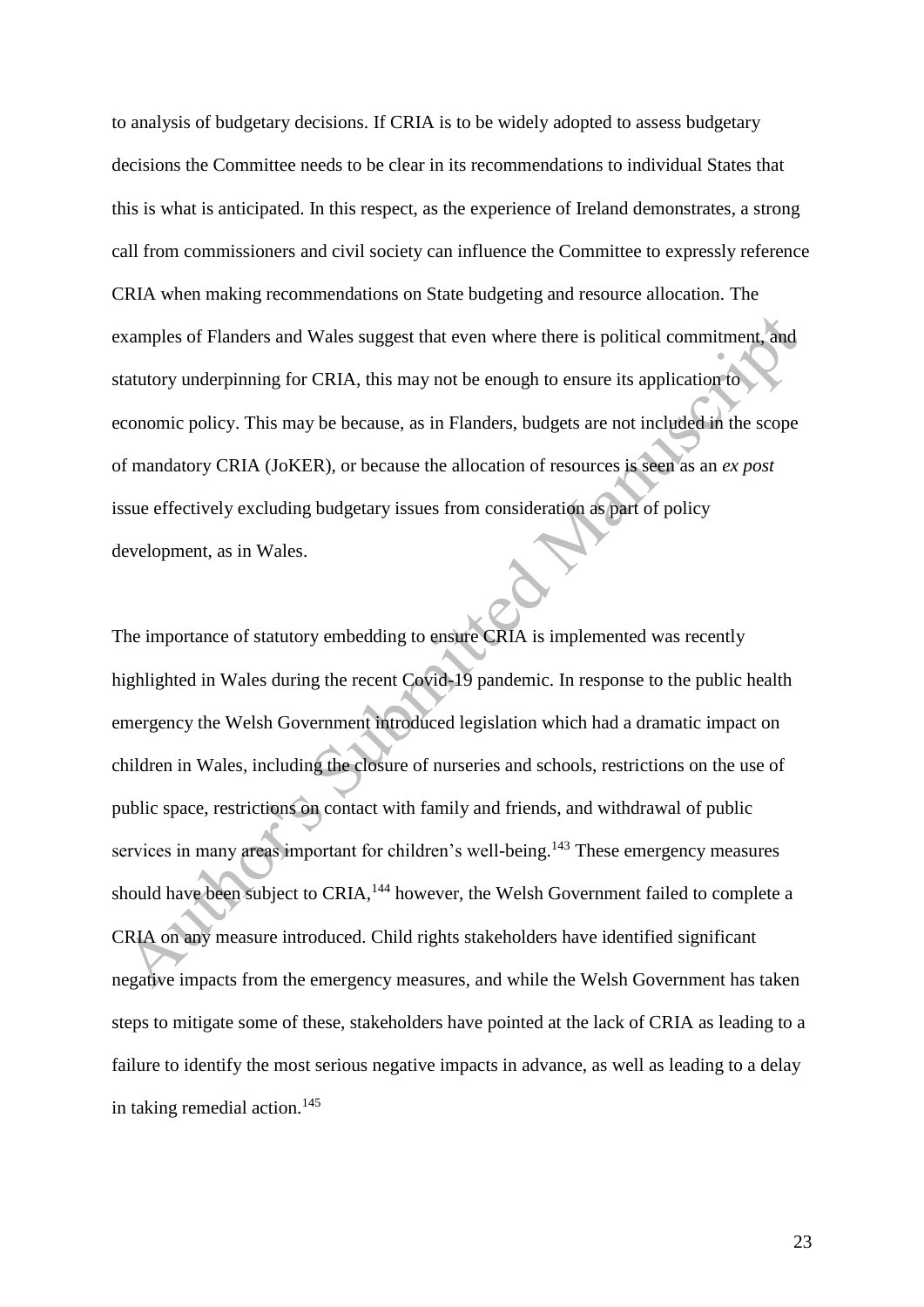Ensuring that governments undertake CRIA is the first challenge that needs to be addressed to ensure attention to children's rights in the development of any policy, including economic policy. If this can be achieved, the next priority is to ensure CRIA of economic policy is properly carried out in a manner which reflects the methodological considerations discussed earlier in this article. An aspect of this is the importance of CRIA undertaken by those with good knowledge of children's rights properly informed by evidence of how different groups of children experience their rights in different contexts. Limited knowledge of children's rights was identified as a factor undermining the quality of CRIA in Flanders and Wales, as well as New Brunswick. Both Scotland and Wales provide training through an online resource, while Wales offers officials access to a centralised source of expertise (something recommended following the Flanders evaluation). The introduction of adequate resources to support training for officials to undertake assessment of the impact of proposals for economic reforms, budgets or resource allocation is key to effective CRIA in this area. Training as an aspect of capacity building might also help overcome the problem of resistance to introducing CRIA on economic policy which was noted as a persistent problem in the discussion at the end of the last section.

The problem of capacity may be eased if governments undertaking CRIA introduce effective screening measures to determine which proposals for economic policy should be subject to CRIA. But as the Flemish experience demonstrates, if this is too restrictive it can become a weakness and result in some policies with the potential to impact on children being excluded from assessment. Screening should therefore avoid formalities which exclude certain policies from assessment (as was the case for budgets in Flanders). Screening tools will need to be developed that are fully sensitive to the likely impact on children in a range of environments, and should expressly include budgetary policy, or resource allocation to support policy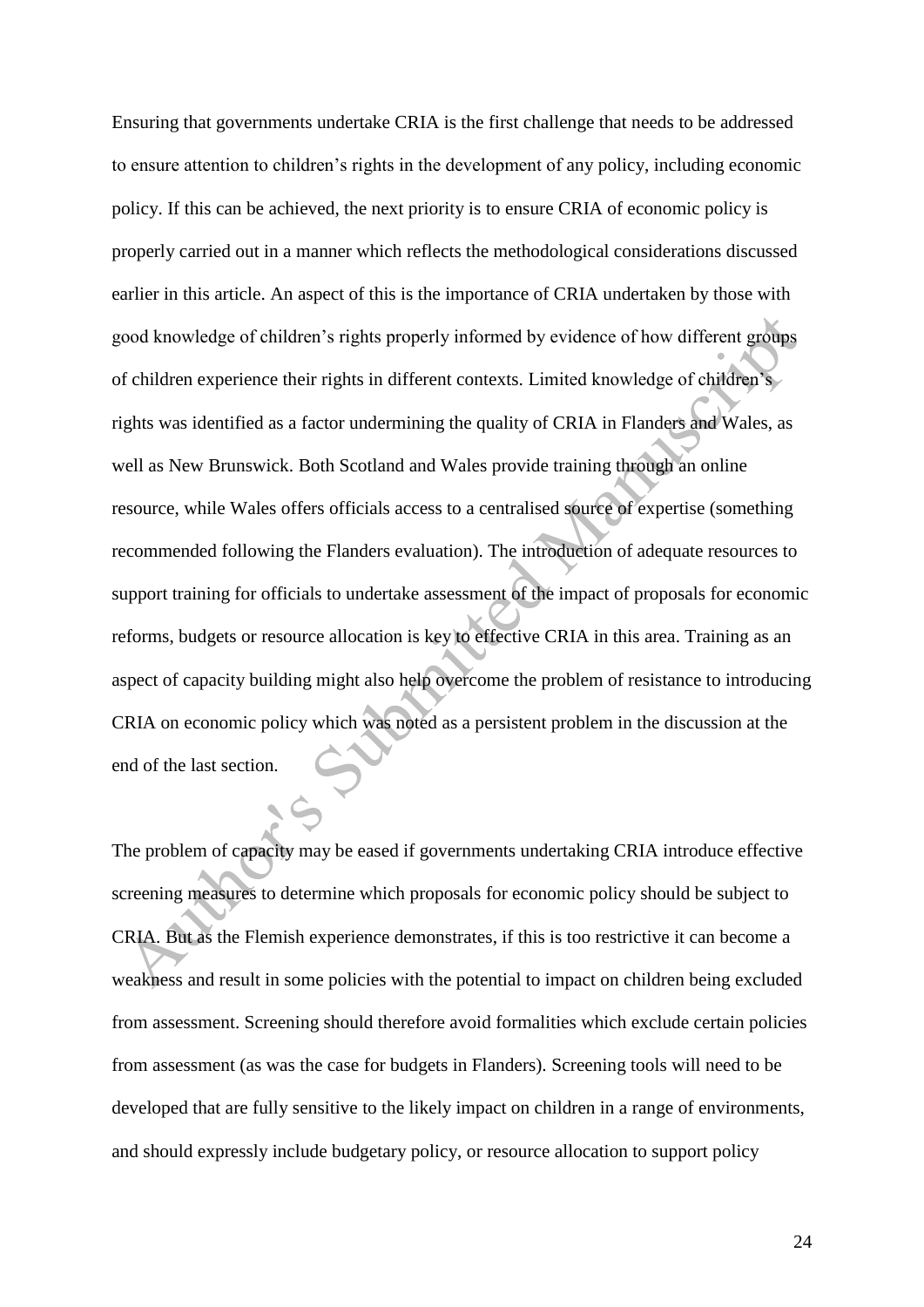implementation. A proper screening procedure will help deal with the tension that exists between ensuring sufficient resources to undertake meaningful CRIA and ensuring all relevant policies are subject to assessment. Integrated impact assessment may help relieve this tension by reducing the assessment burden on officials, while having the advantage of mainstreaming CRIA across a range of policy sectors.<sup>146</sup> However, the experience of Flanders and Wales suggests a cautionary approach as integration may reduce the number of policies subject to child-focussed analysis (Flanders), or the focus on children's rights (Wales). Where CRIA is integrated with other assessments which do not extend to budgetary considerations this will have the effect of removing assessment of resources from the scope of the assessment (Flanders and Wales). Despite this, the reality of policy development is it is likely to involve several impact assessments which will take place against a backdrop of limited capacity. Integrated assessment may be unavoidable to ensure adequate resources are available to undertake CRIA on the full range of legislation and policies likely to have an impact on children. The issue of limited capacity, which was found to be problematic in several of the examples discussed above, is likely to be more acute in the case of CRIA of budgets as this will require specialist knowledge which may not be available to officials carrying out the procedure (Flanders, Canada and Bosnia-Herzegovina).

Where CRIA is introduced to policy development (integrated or otherwise), this should include procedures to identify the likely impact of the proposal on children or groups of children, including through the involvement of children. The examination of practice suggests that securing the participation of children is likely to be one of the most challenging aspects of CRIA. The CRIA in Bosnia-Herzegovina confirmed the benefits of making special effort to engage with children though qualitative evidence gathering techniques, but this CRIA was the exception amongst those examined. Flanders and Wales demonstrate how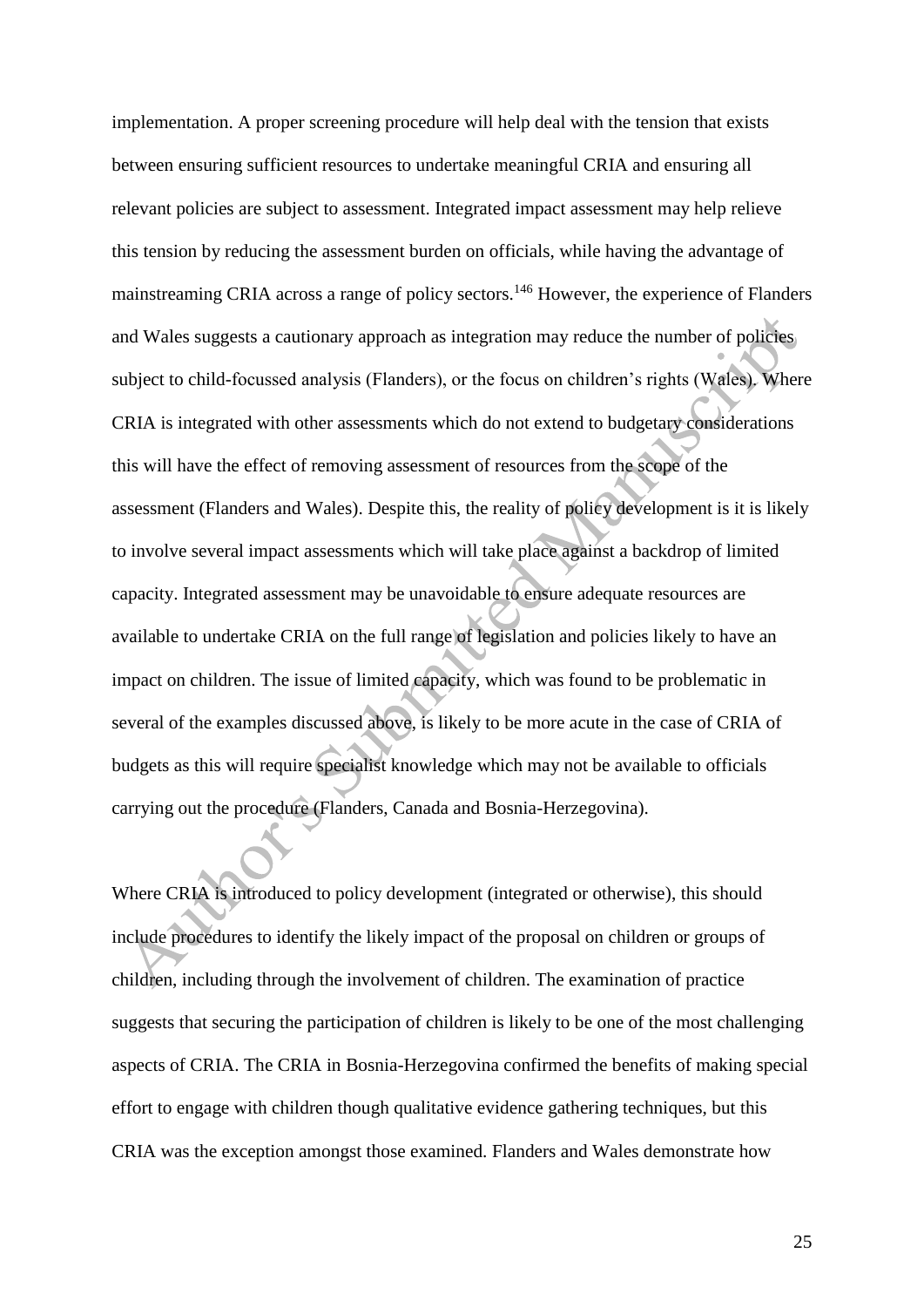consultation can be overlooked even where CRIA is embedded and formalised within policy decision-making (something similar may be said of New Brunswick and Sweden). Sophisticated methodologies have been developed to engage children in policy development, and these should be used to provide a basis for engaging children in CRIA of economic policy and budgets.<sup>147</sup> Ensuring consultation and participation is meaningful however will often require special methods.<sup>148</sup> Children will need to be provided with age-appropriate information, including budget information such as pre-budget statements in accessible format, and suitable mechanisms may need to be introduced to create 'enabling environments' for children to participate.<sup>149</sup> Introducing innovative methods to support consultation and participation will often require funding to be provided by the State and may take time to implement, which may introduce tension with other priorities such as the need for speedy CRIA outcomes, or minimising the cost or burden on officials.<sup>150</sup>

The examination of practice confirms that introducing CRIA at an early stage in the policy process in order to allow time for changes to be implemented and providing 'space' for amendments or alternatives to be put forward are success factors for effective CRIA. The studies carried out in Flanders and Wales found that introducing CRIA late in the policy process undermined its effectiveness to influence policy output. In contrast, in the Auckland City pilot early inception was seen as contributing to its success. Where CRIA is introduced late in the policy process the more likely it is that policy choices will become entrenched. Related issues identified in Bosnia-Herzegovina, Flanders, Wales and Sweden was the failure to properly examine proposals for potential negative impacts and the closing off of policy alternatives. This undermines the fundamental purpose of CRIA. If the procedure is to be effective to influence economic policy, any legislation or guidance introducing CRIA should require early inception as well as full publication of outcomes to ensure accountability where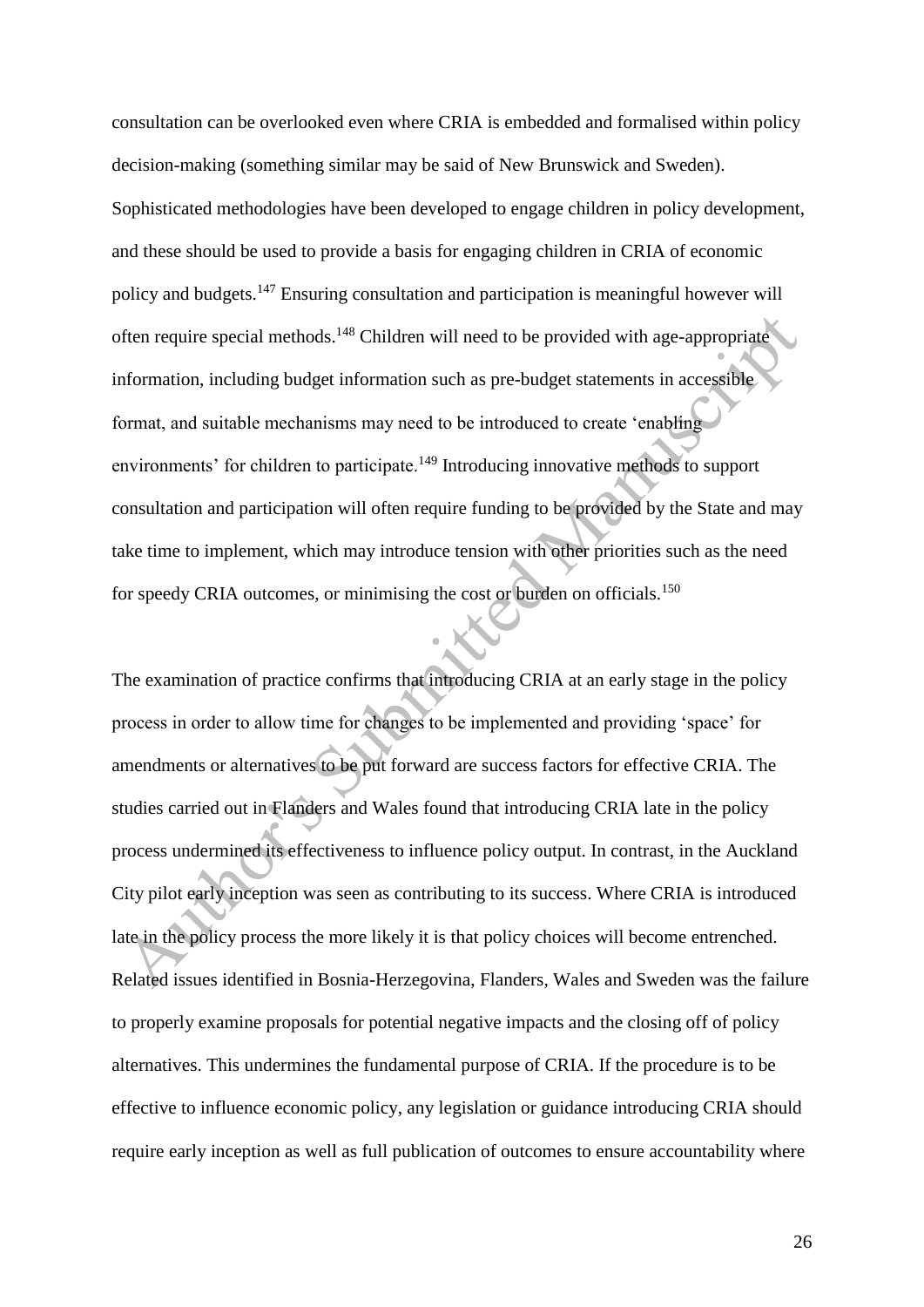government fails to act on changes recommended to remove or mitigate any predicted adverse impacts on children's rights.

## **Conclusion**

This article has focussed on key procedural stages and challenges to be addressed in the application of CRIA to economic policy and budgetary decision-making. It is clear that while CRIA may be suggested as an appropriate procedure for prospective assessment of economic policy to gauge the impact on children's rights, its potential should not be overstated.<sup>151</sup> First, because of the need for caution in drawing lessons from a body of methodological literature and evaluative studies which pays limited attention to any particularities that might arise in the application of CRIA of economic policy. There is certainly a need for more research focused on CRIA in this area, and in particular on how (or if) CRIA is influential on economic policy, and how (or if) this leads to better outcomes for children. This is needed to support claims by the Committee and others (including in the Guiding Principles) that *ex ante*  impact assessment helps ensure that human rights are properly respected. Second, because, in practice, in there is much work to be done to persuade States, or indeed government at any levels to apply CRIA to economic policy, budgets and resource allocation. Even if more widespread adoption of CRIA can be achieved, governments will need to be supported to apply suitable methods to ensure that the procedure is both effective and meaningful. This should begin with the Committee which should support governments to undertake CRIA on economic policy by issuing clear guidance on what this involves.<sup>152</sup>

The issues discussed above are relevant to HRIA of economic policy and reforms likely to effect children, as the most appropriate *ex ante* procedure to be applied in this scenario will be CRIA. As core elements and aspects of procedure are comparable it is likely that the

27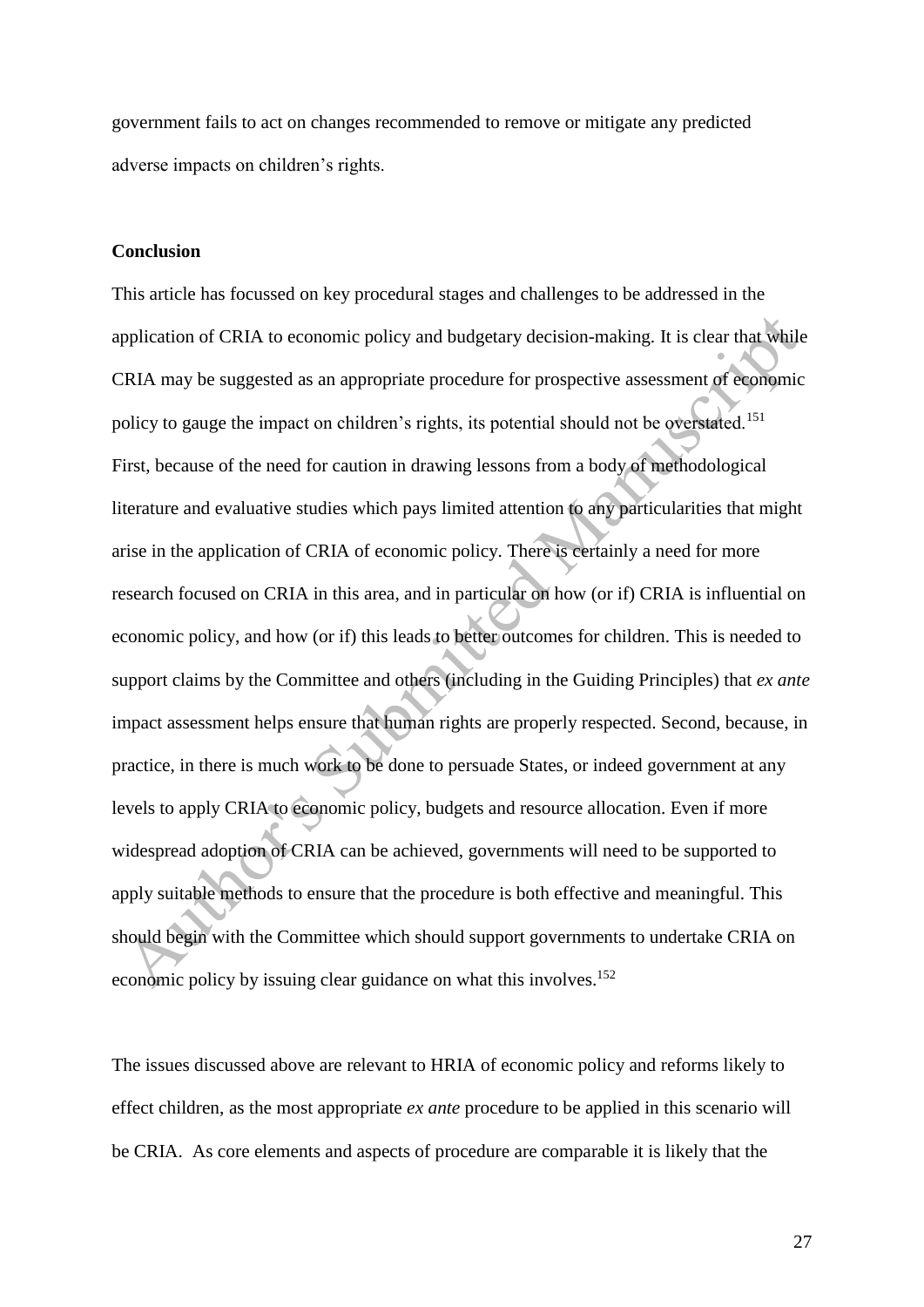challenges discussed above in relation to implementation of CRIA will arise when HRIA is applied to assess the impact of economic policy on vulnerable groups besides children. This suggests that government and others will need to find ways to address issues of limited capacity and limited expertise, how to engage rights-holders, and how to ensure proper consideration of policy alternatives if HRIA is to make a meaningful contribution to assessment of economic policy and reforms.

<sup>1</sup> Human Rights Council, *Guiding Principles on Human Rights Impact Assessments of Economic Reforms*, (2019), *Summary*, Principle 17 and paras.18.4 and 18.5.

2 Ibid., Principle 18.

1

<sup>3</sup> Article 1, CRC, defines a child as 'every human being below the age of eighteen years unless under the law applicable to the child, majority is attained earlier.'

<sup>4</sup> UN Committee on the Rights of the Child, General Comment No.5, *General Measures of Implementation of the Convention on the Rights of the Child*, (2003), para.45. *Ex post* impact assessment is often regarded as exclusively prospective and has been described as 'surveillance' or 'monitoring'. J. Kemm, 'Perspectives on health impact assessment, *Bulletin of the World Health Organization* 81/6 (2003), 387. In particular in policy fields where impact assessment is well established. G. MacNaughton, 'Human Rights Impact Assessment: A Method for Healthy Policymaking', *Health and Human Rights Journal, 17/1.* S. Jay and others, 'Environmental impact assessment: Retrospect and prospect' (2007), *Environmental Impact Assessment Review* 27(4): 287-300. See also International Association for Impact Assessment, *What is Impact* Assessment,

[<https://www.iaia.org/uploads/pdf/What\\_is\\_IA\\_web.pdf>](https://www.iaia.org/uploads/pdf/What_is_IA_web.pdf) accessed 17.04.2020.

<sup>5</sup> UN Committee, General Comment No.5*,* para.34. UNICEF Canada, *Child Rights Impact Assessment, The Fundamentals* (UNICEF Canada, Toronto: 2014). Eurochild, *Applying the EU Charter of Fundamental Rights to children's rights in the EU*, Brussels (2015), 17.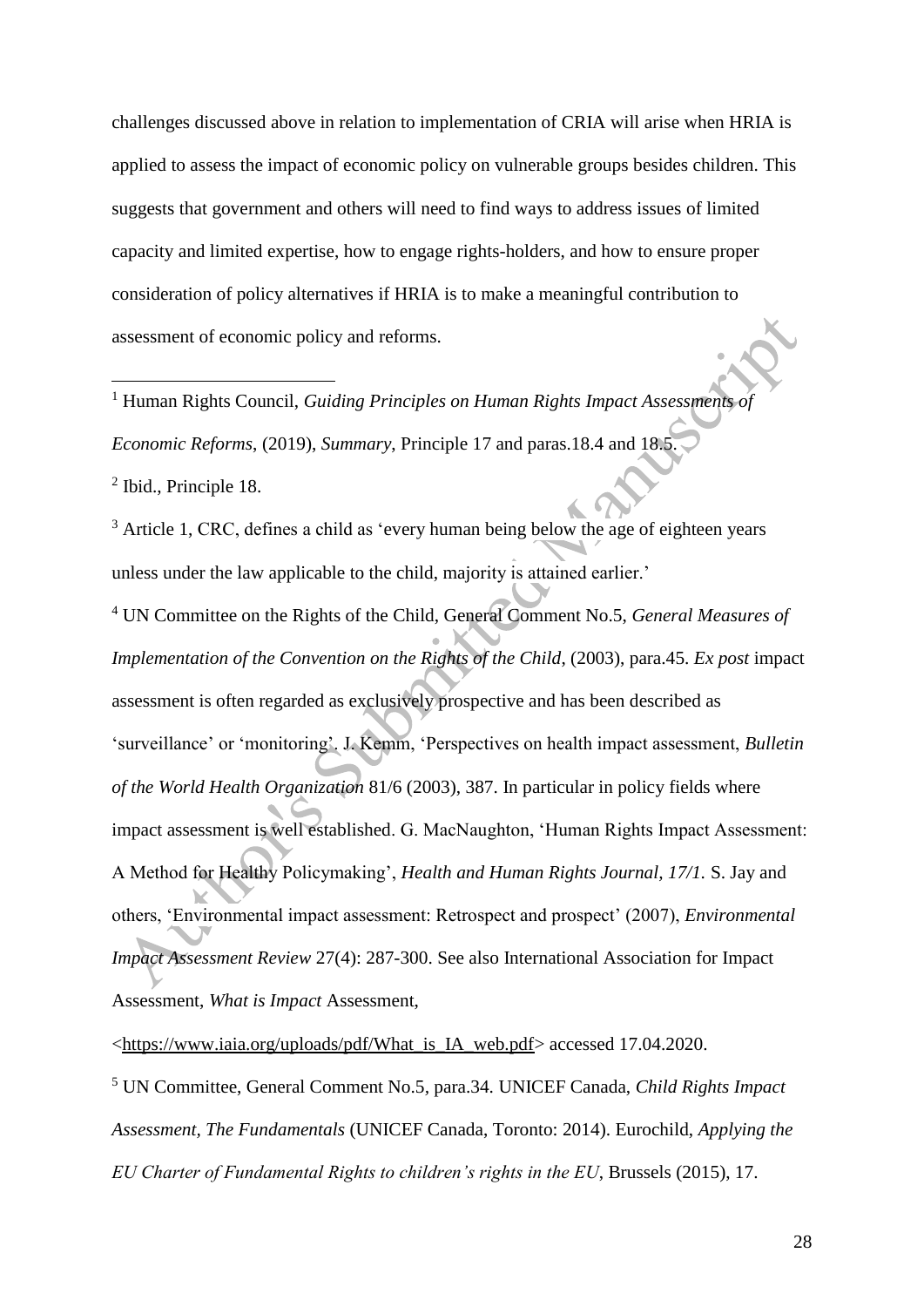<sup>6</sup> With the exception of the United States of America.

1

<sup>7</sup> L. Payne, *Child Rights Impact Assessment (CRIA): A review of comparative practice across the UK*, (UNICEF-UK, London: 2017). New Brunswick Child and Youth Advocate, *Child Rights Impact Assessment: A Primer for New Brunswick* (Fredericton, New Brunswick: 2016). UNICEF Canada, *Child Rights Impact Assessment, The Fundamentals* (UNICEF Canada, Toronto: 2014). L. Payne, 'A Children's Government in England and Child Impact Assessment', 21 *Children and Society* 470 (2007). K. L. Paton and G. Munro, *Child's Rights Impact Assessments: The SCCYP Model*, (SCCYP, Edinburgh: 2006). C. Corrigan, 'Child impact statements: protecting children's interest in policy and provision?', *Journal of Children's Services*, Vol.2(4), 30-42 (2007).

<sup>8</sup> L. Lundy and others, *The UN Convention on the Rights of the Child, A Study of Legal implementation in 12 countries* (UNICEF-UK, London: 2012), 24. U. Kilkelly, 'Operationalising children's rights: lessons from research', *Journal of Children's Services*, Vol.1, Issue 4 (2006), 41.

<sup>9</sup> UN committee, General Comment No.5, para.45. L. Payne, *Child Impact Statements 1998/99: The Next Stage in Child-Proofing UK Parliamentary Bills* (London, National Children's Bureau, 2000), 11. Corrigan, 'Child impact statements', 38

<sup>10</sup> N. Mason and K. Hanna, *Undertaking Child Impact Assessments in Aotearoa New Zealand Local Authorities*: *Evidence, Practice, Ideas*, (IPP, AUT University, Auckland: 2009), 4.

<sup>11</sup> UN Committee, General Comment No.5, paras.45 and 46. UN Committee on the Rights of the Child, General Comment No. 14, *On the right of the child to have his or her best interests taken as a primary consideration,* (2013), para.99.

<sup>12</sup> UN Committee, General Comment No.5, para. 45. UN Committee on the Rights of the Child, General Comment No. 19, *On public budgeting for the realization of children's rights*, (2016), paras.18 and 27.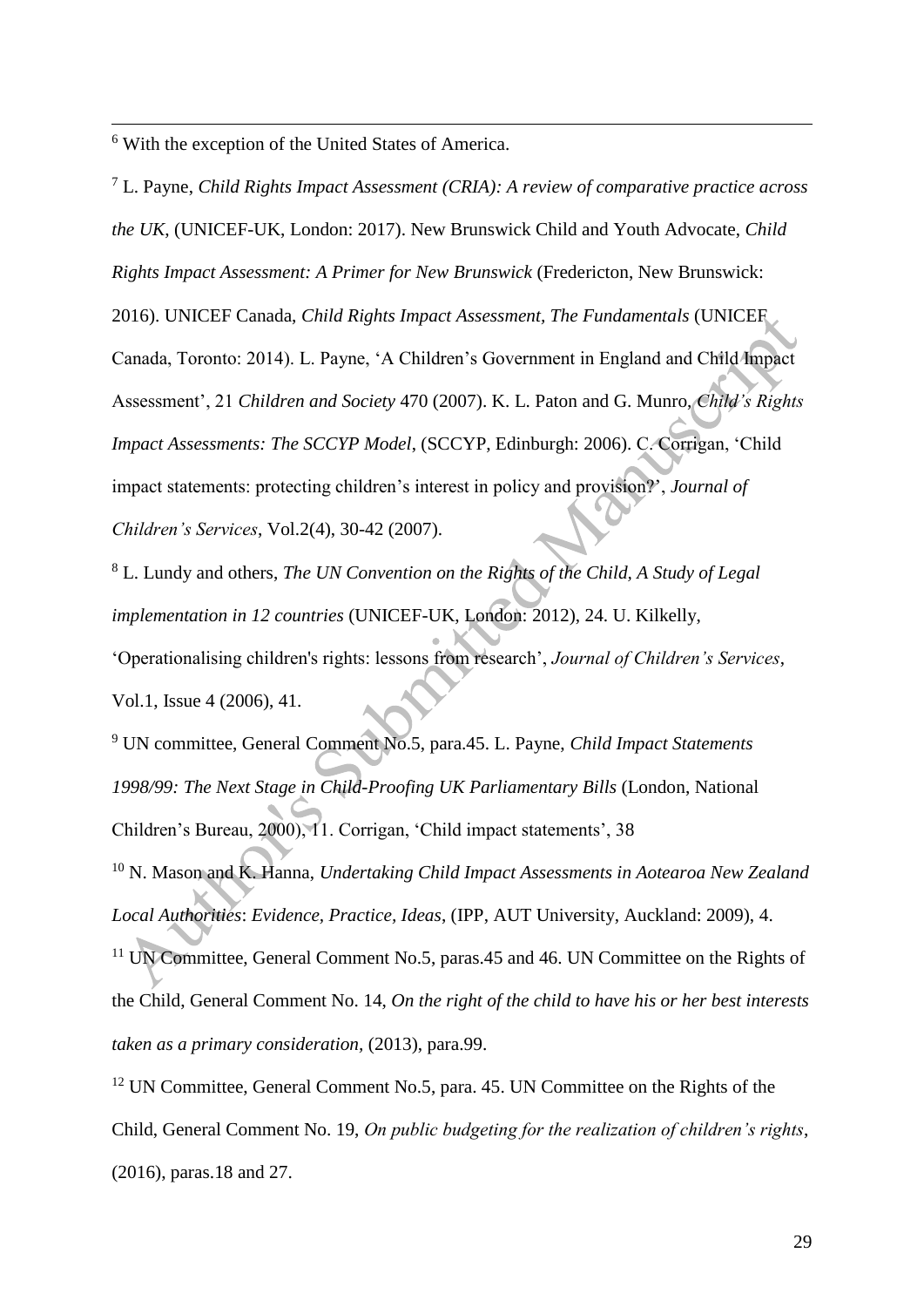<sup>13</sup> Cantillon and others, *Children of Austerity*.

1

<sup>14</sup> Mason and Hanna, *Undertaking Child Impact Assessments*, 7. Centre for Economic and Social Rights, *Assessing Austerity, Monitoring the Human Rights Impacts of Fiscal Consolidation* (2018). B. Cantillon and others, *Children of Austerity*, *Impact of the Great Recession on Child Poverty in Rich Countries*, (Oxford, Oxford University Press: 2017). [<https://www.cesr.org/sites/default/files/Austerity-Report-Online2018.FINAL\\_.pdf>](https://www.cesr.org/sites/default/files/Austerity-Report-Online2018.FINAL_.pdf) accessed 17.04.2020.

<sup>15</sup> G. Lansdown, *Promoting Children's Participation in Democratic Decision Making*, (Innocenti Research Centre, Florence: 2001), 4. B. Byrne and L. Lundy, 'Reconciling Children's Policy and Children's Rights: Barriers to Effective Government Delivery', *Children and Society* 29, no. 4, 266–76 (2015). UN Committee, General Comment No.16, *State obligations regarding the impact of the business sector on children's rights*, (2013), para.4(b). A. Nolan, 'Economic and social rights, budgets and the Convention on the Rights of the Child International Journal of Children's Rights' (2013), 21(2), 248-277, 275. <sup>16</sup> Centre for Economic and Social Rights, *Assessing Austerity*,17:

[<https://www.cesr.org/sites/default/files/Austerity-Report-Online2018.FINAL\\_.pdf>](https://www.cesr.org/sites/default/files/Austerity-Report-Online2018.FINAL_.pdf) accessed 17.04.2020.

<sup>17</sup> UN Committee, General Comment No. 5, para. 52. UN Committee on the Rights of the Child, Day of General Discussion, *On resources for the rights of the child, responsibility of States*,  $46<sup>th</sup>$  Session (2007), paras. 29-30.

<sup>18</sup> Ibid. and UN Committee on the Rights of the Child, *Report on the twenty-second session, September/October 1999*, (1999), para.291(m).

<sup>19</sup> UN Committee, General Comment No. 19, para.27.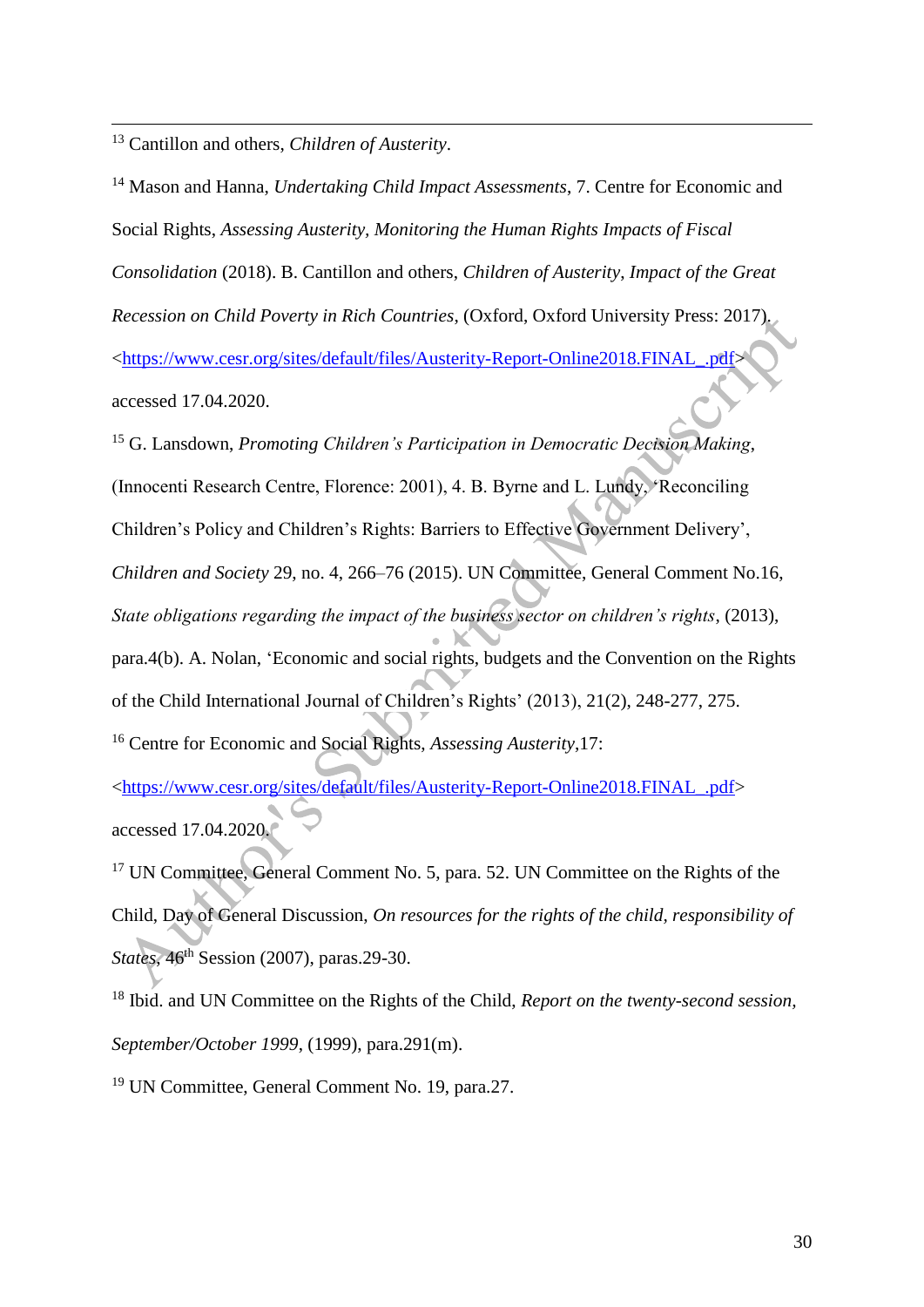<sup>20</sup> UN Committee, General Comment No.19, para.45. See also, for example, UN Committee on the Rights of the Child, Day of General Discussion, *On resources for the rights of the child*, para.16.

<sup>21</sup> R. Hodgkin and P. Newell, *Implementation Handbook for the CRC* (UNICEF, 2007), 63

<sup>22</sup> UN Committee, General Comment No.19, para.31.

<sup>23</sup> UN Committee, *On resources for the rights of the child*, paras.29-30.

<sup>24</sup> Nolan, 'Economic and Social Rights', 276.

1

<sup>25</sup> UN Committee, General Comment No. 19, para.47. see also: and, General Comment No.5,

para.45; and, General Comment No.14, para.99

<sup>26</sup> A. Nolan, *Protecting the Child from Poverty: The Role of Rights in the Council of Europe*, (Strasbourg, Council of Europe: 2019).

<sup>27</sup> S. Hoffman, *Championing children's rights in times of austerity: Local and regional authorities' responsibilities* (Strasbourg, Council of Europe, Congress of Local and Regional Authorities: 2015).

<sup>28</sup> Human Rights Council, *Toward better investment in the rights of the child: Report of the United Nations High Commissioner for Human Rights,* A/HRC/28/33 (2014), para16. <sup>29</sup> Hodgkin and Newell, *Implementation Handbook*, 6.

<sup>30</sup> Y.P. Krieger and E. Ribar, *Child Rights Impact Assessment of Economic Policies: A Case Study from Bosnia and Herzegovina,* (2008), 16.

[<https://www.childimpact.unicef-irc.org/en/psia-cria/b-h-cria>](https://www.childimpact.unicef-irc.org/en/psia-cria/b-h-cria) accessed 17.04.2020.

<sup>31</sup> Hodgkin and Newell, *Implementation Handbook*, 61.

<sup>32</sup> UN Committee, *Report on 72nd -77th Session*, A/73/41, (2018), para.35. UN Committee, General Comment No.19.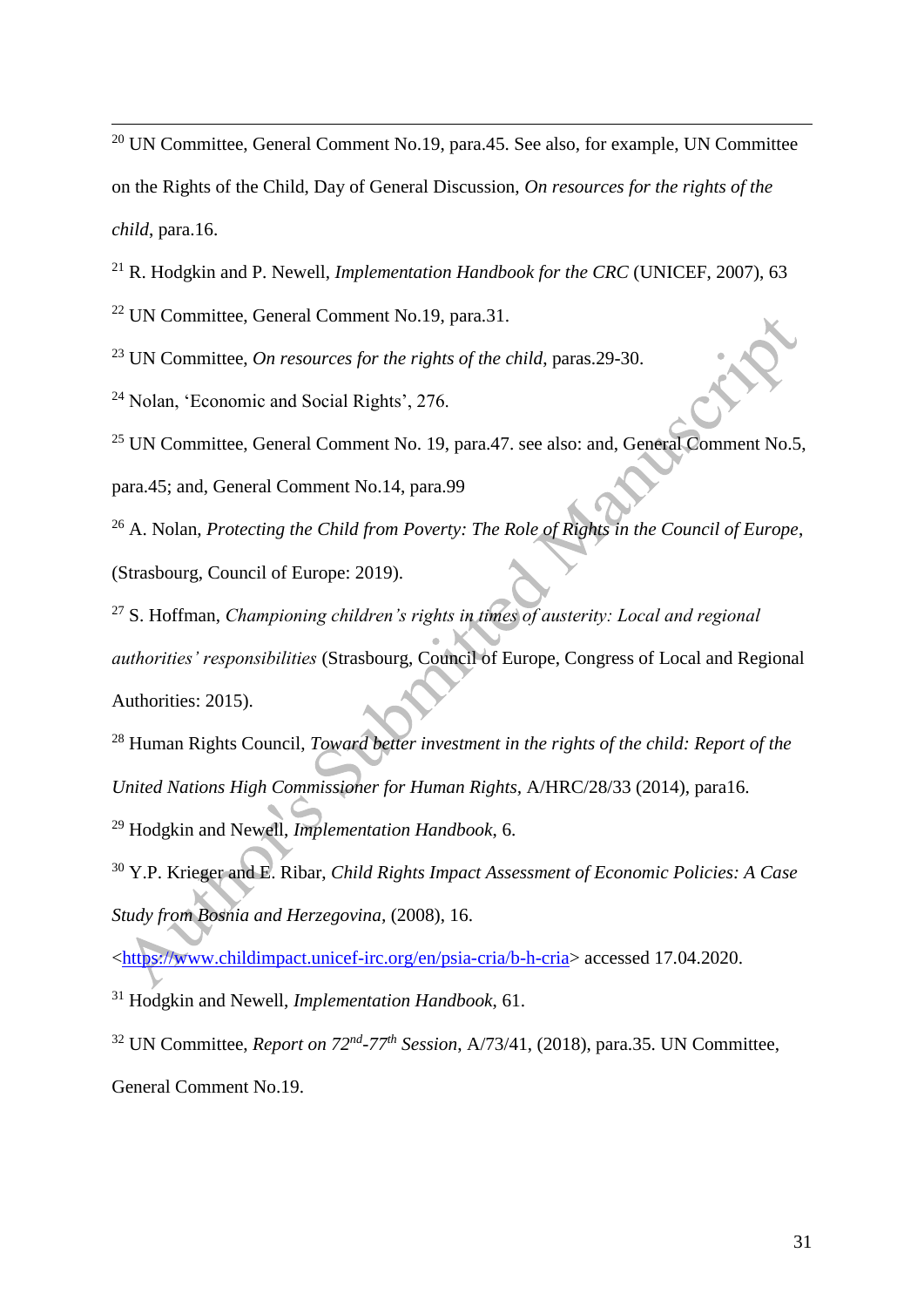<sup>33</sup> S. Hoffman, 'The UN convention on the rights of the child, decentralisation and legislative integration: a case study from Wales', *International Journal of Human Rights*, Vol.23(3), (2019).

<sup>34</sup> UN Committee, General Comment No.19, paras.12 and 13.

<sup>35</sup> UN Committee, *Report on 72nd -77th Session*, para.35.

1

<sup>36</sup> UN Committee, General Comment No.5, paras.40 and 41. See also, Human Rights Committee, General Comment No.31, *The Nature of the General Legal Obligation Imposed on States Parties to the Covenant*, para.4.

<sup>37</sup> S. Walker, *The future of human rights impact assessments of trade agreements* (Utrecht: Intersentia, 2009), 30-34

<sup>38</sup> UN Committee, General Comment No.19, para.47. HRC, *Guiding Principles*, para.17.4. <sup>39</sup> O. De Schutter, *Report of the Special Rapporteur on the Right to Food: Guiding Principles on Human Rights Impact Assessments of Trade and Investment Agreements,* (2011), Part VI. J. Ruggie, *UN Special Representative of the Secretary-General on the Issue of Human Rights and Transnational Corporations and Other Business Enterprises, Human Rights Impact Assessment – Resolving Key Methodological Questions*, (2007). <sup>40</sup> UN Committee, General Comment No.19, paras.71-72. UN Committee, *Report on the* 

*twenty-second session*, para. 291 (m); and, General Comment No.5, para.45. Hodgkin and Newell, *Implementation Handbook*.

<sup>41</sup> UN Committee, General Comment No.19, paras.11, 73 and 77.

<sup>42</sup> Corrigan, 'Child impact statements', 33.

<sup>43</sup> Harrison, 'Human Rights Measurement', 174.

<sup>44</sup> UN Committee, General Comment No.5, paras.48-50: and, General Comment No.19, paras.67 and 68.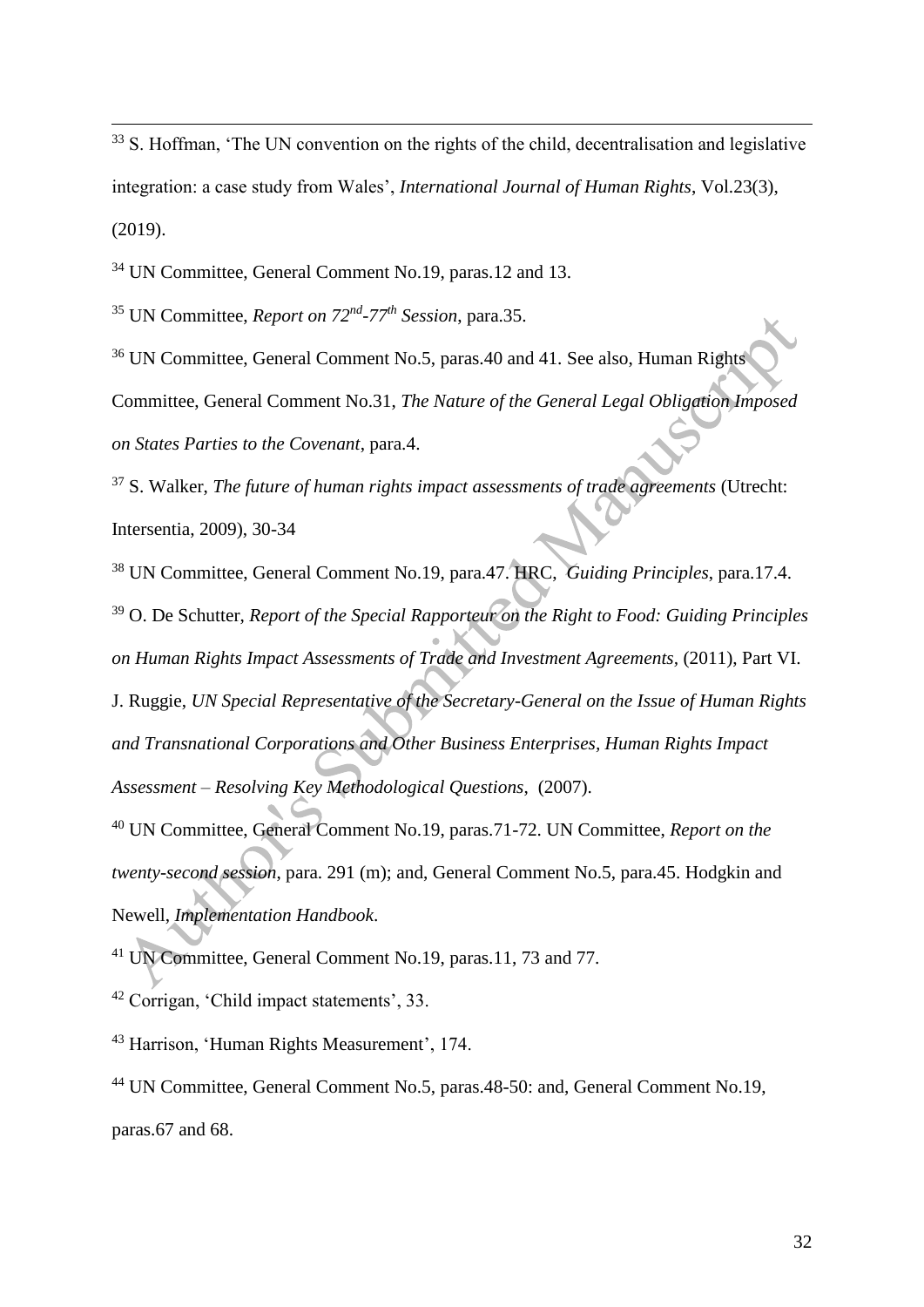<sup>45</sup> F. Bourguignon and L.A. Pereira da Silva (eds.), *The impact of economic policies on* 

*poverty and income distribution: Evaluation Techniques and Tools* (The World Bank/Oxford

University Press, 2003) [<https://hvtc.edu.vn/Portals/0/files/6357419387123037110-8213-](https://hvtc.edu.vn/Portals/0/files/6357419387123037110-8213-5491-4.pdf)

[5491-4.pdf>](https://hvtc.edu.vn/Portals/0/files/6357419387123037110-8213-5491-4.pdf) accessed 13.08. .2020. In particular, S. Kinnon, *Generating Relevant Household-*

*Level Data: Multitopic Household Surveys*, Chapter 7.

1

<sup>46</sup> UN Committee, General Comment No.19, para.67. K. Hanna, I. Hassall, and E. Davies,

'Child impact reporting', *Social Policy Journal of New Zealand*, Vol. 29, 32-42 (2006), 35.

<sup>47</sup> Harrison, 'Human Rights Measurement', 172-73.

<sup>48</sup> HRC, *Guiding Principles*, para. 7.3. J. Harrison, and A. Goller, 'Trade and Human Rights: What Does 'Impact Assessment' Have to Offer?', Human Rights Law Review 8(4), 587–615 (2008), 599.

<sup>49</sup> A. Crowley 'Is Anyone Listening?: the Impact of Children's Participation in Public Policy', *International Journal of Children's Rights* 23, no. 3, 602–21 (2015).

<sup>50</sup> UN Committee, General Comment No.19,for example, paras.31 and 47.

<sup>51</sup> UN Committee, General Comment No.19, for paras.52, 53 and 68.

<sup>52</sup> R. Croke and A. Crowley, 'Human Rights and Child Poverty in the UK: Time for Change', in J. Williams and A. Invernizzi (eds.)*, The Human Rights of Children: From Visions to implementation* (Farnham, Ashgate: 2011).

<sup>53</sup> Harrison and Stephenson, *Human Rights Impact Assessment*,18-19.

<sup>54</sup> UN Committee, General Comment No.19, para.17.

<sup>55</sup> Harrison and Stephenson, *Human Rights Impact Assessment*,18-19.

<sup>56</sup> Walker, *The future of human rights impact assessments,* 36-37. UN Development

Group, *The human rights based approach to development cooperation: towards a common* 

*understanding among UN agencies* (New York: UNDP, 2003). As well enhancing the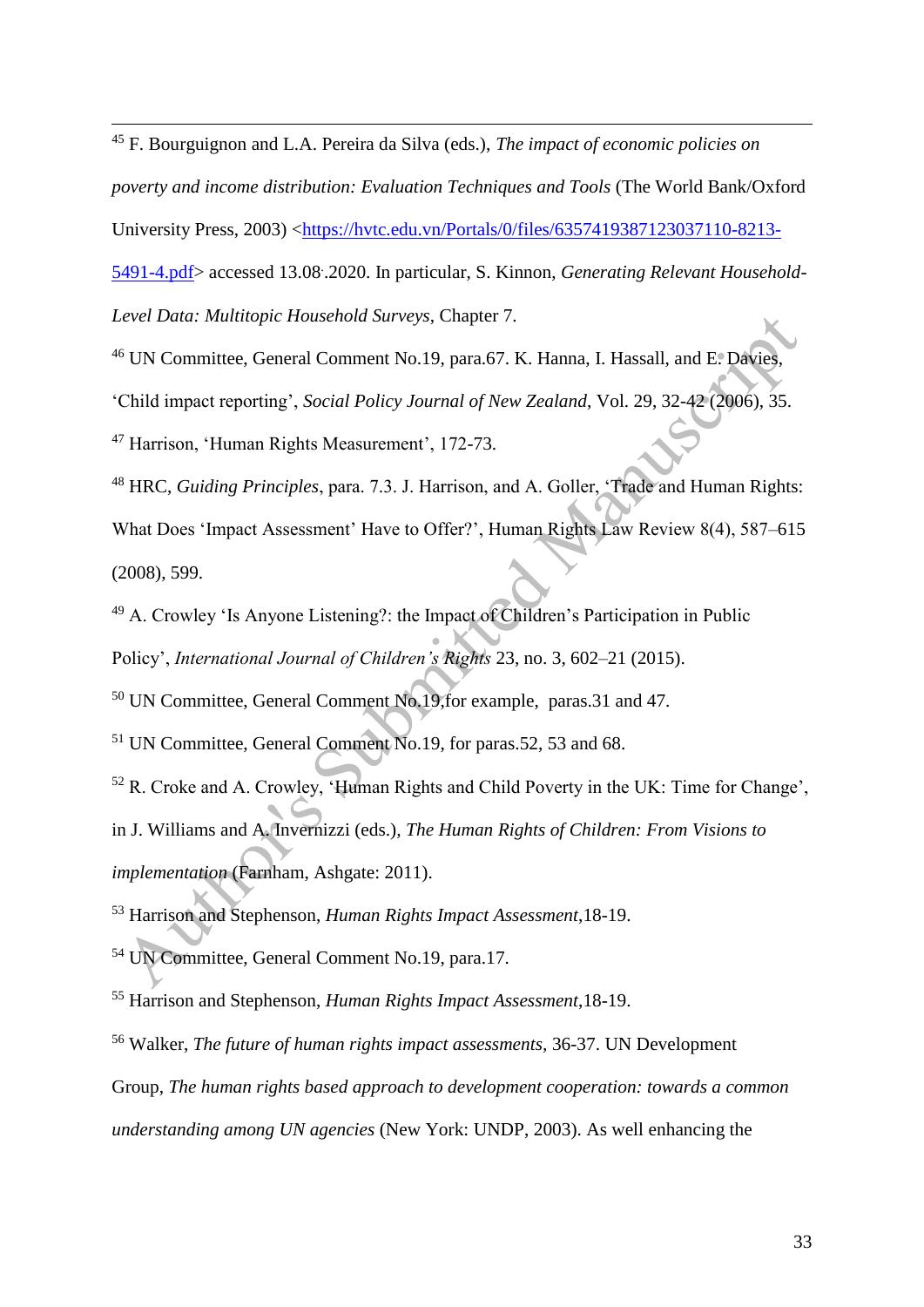capacity of children as rights-holders, and those who represent them, to take advantage of their rights.

<sup>57</sup> UN Committee, General Comment No.19, para.47.

1

<sup>58</sup> UN Committee, General Comment No.19, for example, paras.21 and 83.

<sup>59</sup> Harrison and Stephenson, *Human Rights Impact Assessment,* 55.

<sup>60</sup> UN Committee, *Day of Discussion*, para.32. OHCHR, *Human Rights and Pove* 

*Reduction: A Conceptual Framework* (New York: United Nations, 2004), 16.

<sup>61</sup> De Schutter, *Report of the Special Rapporteur*, para.41.

<sup>62</sup> Payne, *Child Rights Impact Assessment*, 22.

<sup>63</sup> UNICEF, *Law Reform and the Implementation of the Convention on the Rights of the* 

*Child*, (Innocenti Research Centre, Florence, 2007), 124.

<sup>64</sup> While Finland and Denmark are also often mentioned as having introduced CRIA at some level, a literature search failed to find any study or commentaries on the experience of CRIA in these States.

<sup>65</sup> Belgium is a federal State with three regions: The Flemish Community, The French Community and the German-language Community.

<sup>66</sup> E. Desmett, H. Op de Beeck and W. Vandenhole, 'Walking a Tightrope, Evaluating the Child and Youth Impact Report in Flanders*'*, *International Journal of Children's Rights*, 22 (2014), 79-81, fn 7 and 8.

<sup>67</sup> Desmett, de Beeck and Vandenhole, 'Walking a Tightrope', 96.

<sup>68</sup> E. Desmett and H. Op de Beeck, 'Strategic Decisions in Setting Up Child Rights Impact Assessments', *Revue Générale de Droit*, Vol. 44, No. 1, (2014), 150.

<sup>69</sup> Desmett, de Beeck and Vandenhole*,* 'Walking a Tightrope'.

 $70$  Ibid.

 $71$  Ibid.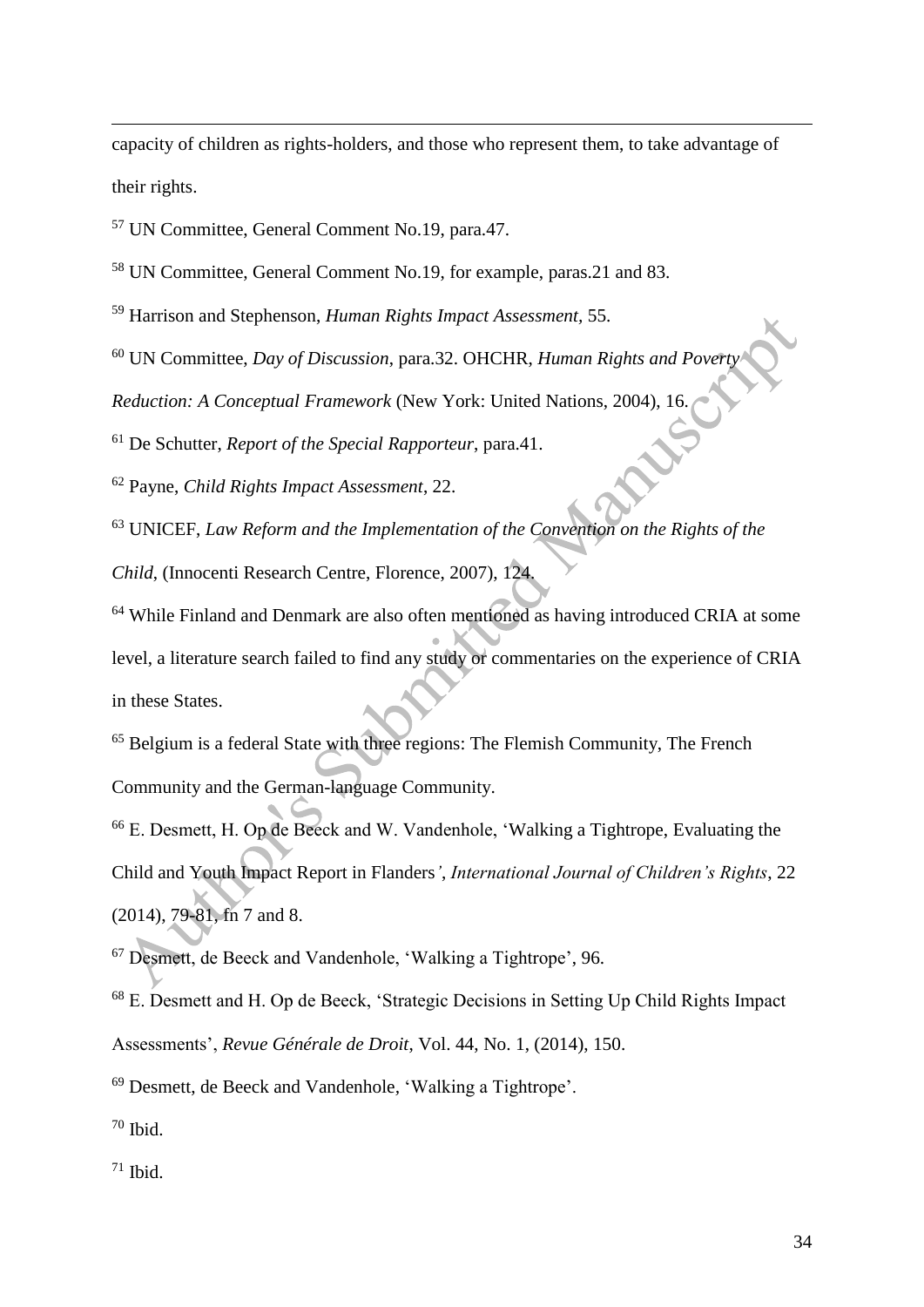Belgium, *State Party Report*, CRC/C/BEL/3-4 (2009), paras.29-31 and 42.

Committee on the Rights of the Child, *Concluding Observations*, Belgium, (2010), para.19.

Ibid, para. 20.

 Committee on the Rights of the Child, *Concluding Observations*, Belgium, (2019), paras.7 and 10.

Krieger and Ribar, *Child Rights Impact Assessment*, 30-31.

Ibid.

Ibid, 2, 27-28 and 46,

Ibid, 40-41.

2.0 and 46,<br>
<sup>79</sup> Ibid, 40-41.<br>
<sup>80</sup> Bosnia and Herzegovina, *State Party Report*, (2011), para.27.

Committee on the Rights of the Child, *Concluding Observations*, Bosnia and Herzegovina,

(2012), para.16.

Bosnia and Herzegovina, *State Party Report*, (2018).

Committee on the Rights of the Child, *Concluding Observations*, Bosnia and Herzegovina,

(2019), paras.8-11.

Noted in, Lundy et al, *Legal Integration*, 75.

 New Brunswick Child and Youth Advocate (NBCYA), *Child Rights Impact Assessment: A Primer for New Brunswick* (Fredericton, New Brunswick: Office of the Child and Youth Advocate of New Brunswick, 2016), 3.

Ibid, 7-10.

 Committee on the Rights of the Child, *Concluding Observations*, Canada, (2012), paras.16- 

 UNICEF Canada, *Child Rights Impact Assessment, The Fundamentals,* (UNICEF Canada, Toronto: 2014), 7-8.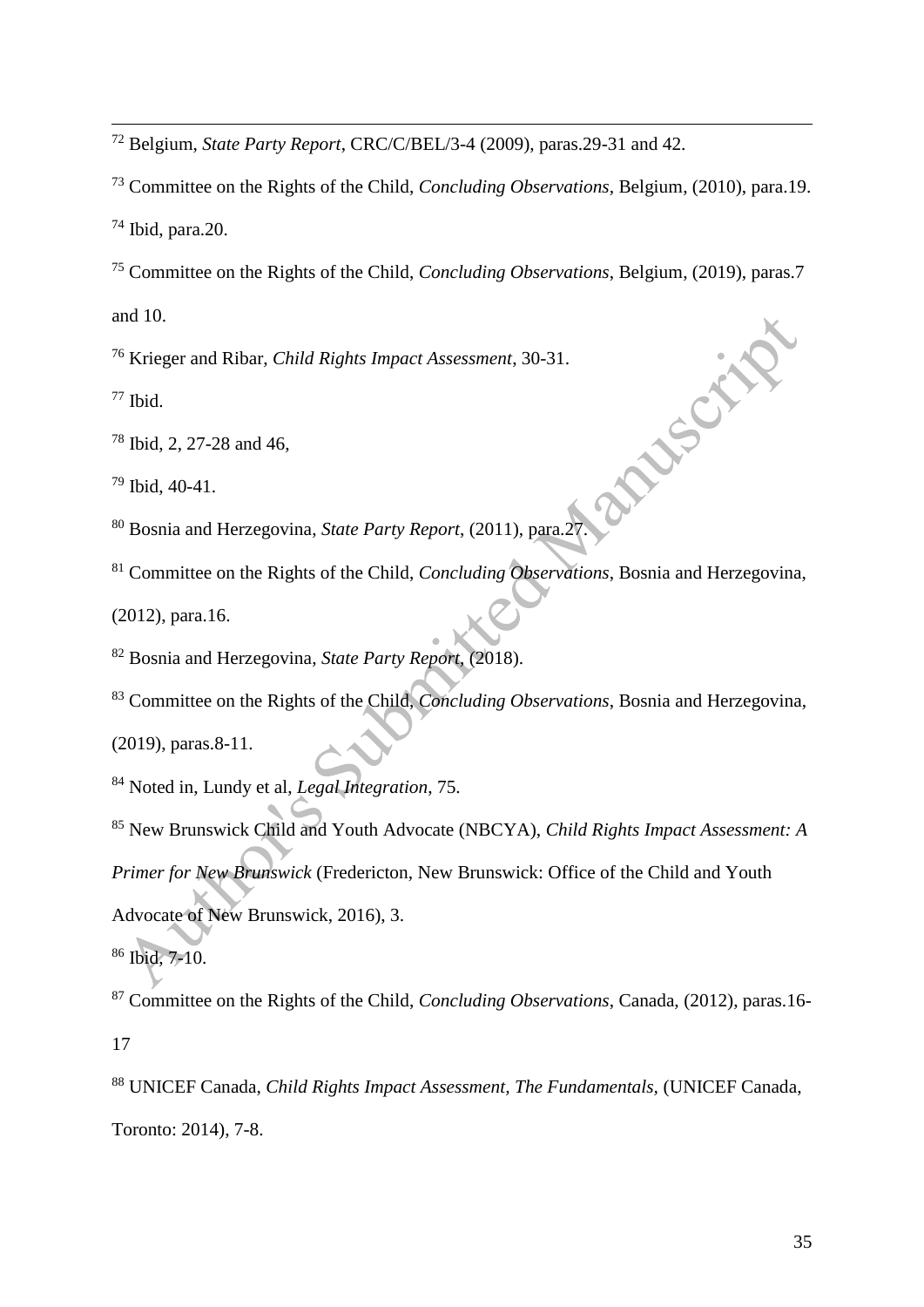Canada, *State Party Report*, (due 2018), para. 15. At the time of writing the Committee had not published its latest *Concluding Observations* on Canada.

Ireland, *State Party Report*, (2005), para.201

<sup>91</sup> Corrigan, 'Child impact statements'.

Children's Rights Alliance, *Uniting Voices for Children, Are We There Yet?*, (2015).

Ibid, 40-41

Corrigan, 'Child impact statements', 30.

Lundy and others, *Legal Integration*, 56

Lundy and others, *Legal Integration*, 56

Ireland, *State Party Report,* (2013).

Children's Rights Alliance, *Uniting Voices for Children*, paras.33-34.

Ombudsman for Children, *Report of the Ombudsman for Children to the UN Committee on* 

**PRISCHE** 

*the Rights of the Child* (2015), para.2.5.2. Irish Human Rights and Equality Commission,

*Report to the UN Committee on the Rights of the Child* (2015), 14.

Committee on the Rights of the Child, *Concluding Observations*, Ireland, (2016),

para. $16(e)$ .

Hanna et al, 'Child Impact Reporting',33.

Ibid.

Mason and Hanna, K, *Undertaking Child Impact Assessments*, 7-8.

Ibid.

Ibid, 24.

Ibid, 21.

Ibid, 21-30.

Committee on the Rights of the Child, *Concluding Observations*, New Zealand, (2011).

New Zealand, *State Party Report*, (2016), para.61.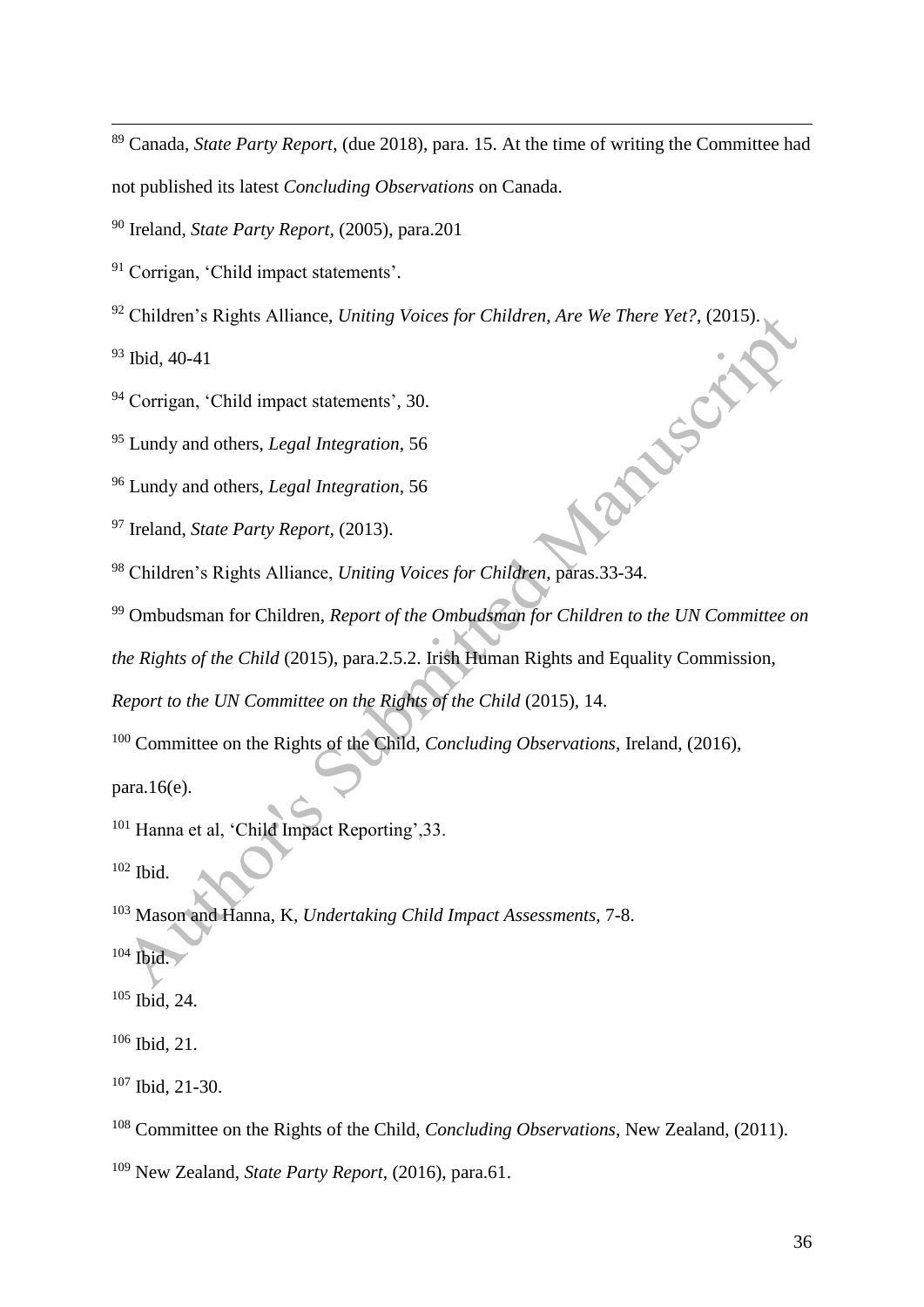<sup>110</sup> Human Rights Commission, *Submission of the New Zealand Human Rights Commission*  to the Committee on the Rights of the Child's Pre sessional meeting (2015), 14.

<sup>111</sup> Committee on the Rights of the Child, *Concluding Observations*, New Zealand, (2011),

paras.7 and 9; and, *List of issues prior to submission of the 6th periodic report of New* 

*Zealand,* 21st July 2020, 4(e)*.*

*<sup>112</sup>* Noted by Lundy et al, *Legal Integration,* 97. See also: L. Sylwander, *Child Impact* 

*Assessments: Swedish experience of Child Impact Analyses as a tool for implementing the* 

*UN Convention on the Rights of the Child* (Ministry of Health and Social Affairs and

Ministry of Foreign Affairs, Stockholm: 2001), 9.

<sup>113</sup> Ibid, Sylwander, *Child Impact Assessments,* 9.

 $114$  Ibid, 5-16.

1

<sup>115</sup> Ombudsman for Children, *Child Impact Analysis*, (Ombudsman for Children, Stockholm: 2006), 4.

<sup>116</sup> Sylwander, *Child Impact Assessments*, 16-18.

<sup>117</sup> Ibid, 20-21 and 26.

<sup>118</sup> Sweden, *State Party Report,* (2002), paras. 25, 29, 53 and 122.

<sup>119</sup> Ombudsman for Children, *Child Impact Analysis*, 6.

<sup>120</sup> Sweden, *State Party Report*, (2008), para.18. See also: Sweden, *State Party Report*, 2012, para.73.

Committee on the Rights of the Child, *Concluding Observations*, Sweden, (2009), paras. 24 and 30.

<sup>122</sup> Committee on the Rights of the Child, *Concluding Observations*, Sweden, (2015), paras.9 and 10.

<sup>123</sup> Payne, *Child Rights Impact Assessment,* England, 411-12, 411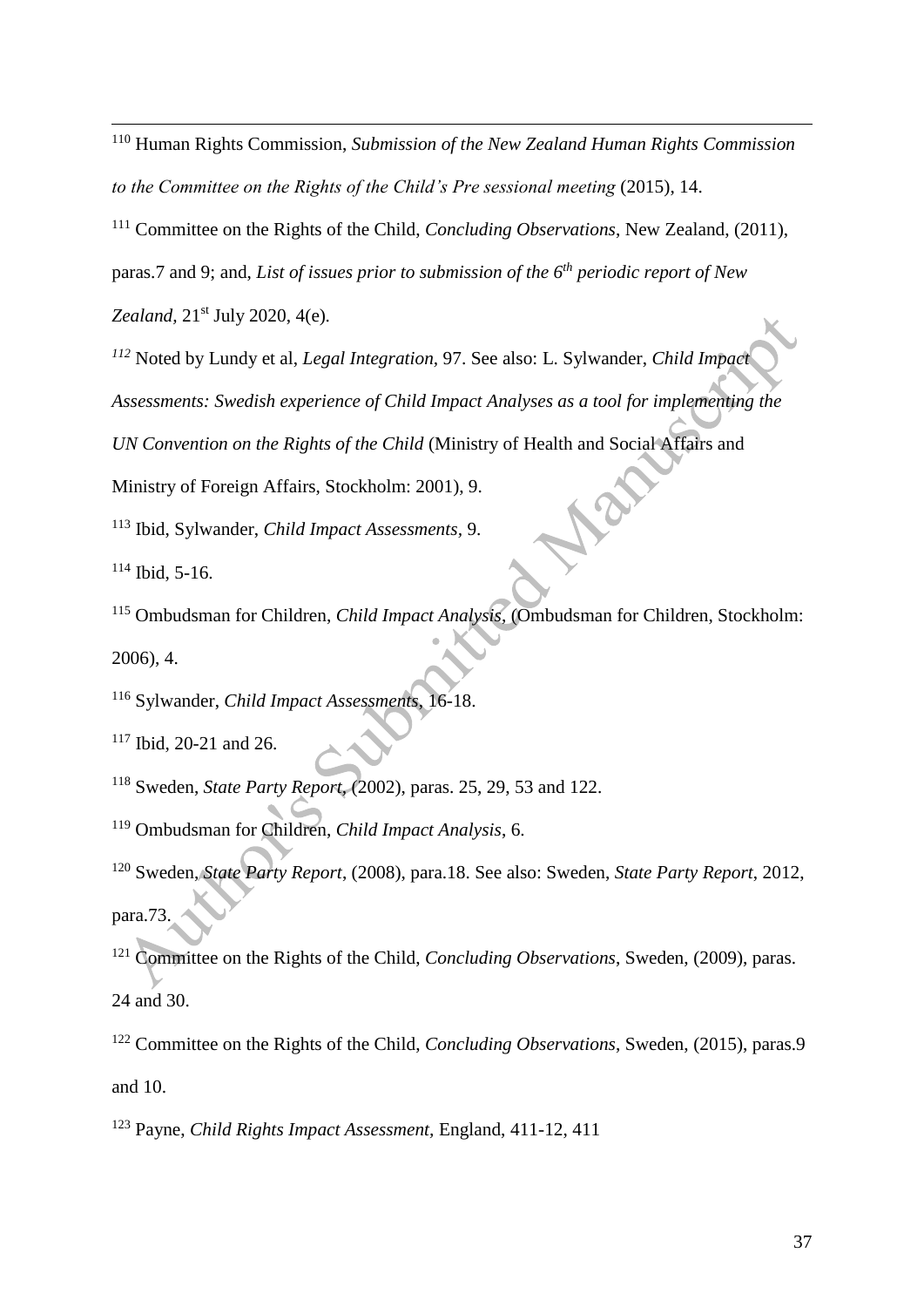<sup>124</sup> Payne, *Child Rights Impact Assessment,* Northern Ireland, 412-13, 412, citing Byrne and Lundy, *Barriers to Effective Government Delivery*.

<sup>125</sup> Section 1(1) of the Children and Young People (Scotland) Act 2014.

<sup>126</sup> Scottish Government website: [<https://www.gov.scot/policies/human-rights/childrens-](https://www.gov.scot/policies/human-rights/childrens-rights/)

[rights/>](https://www.gov.scot/policies/human-rights/childrens-rights/) accessed 17.04.202.

 $127$  Ibid.

1

<sup>128</sup> Scottish Government Consultation, UNCRC, Analysis Report, 14-15:

[<https://www.gov.scot/publications/uncrc-consultation-analysis-report/>](https://www.gov.scot/publications/uncrc-consultation-analysis-report/) accessed

17.04.2020.

<sup>129</sup> Ibid., 48 and 95.

<sup>130</sup> Rights of Children and Young Persons (Wales) Measure 2011, Section 1.

<sup>131</sup> Ibid, Section 4. Welsh Government, *Children's Rights Scheme* (2014):

[<https://www.assembly.wales/Laid%20Documents/GEN-LD9732%20-](https://www.assembly.wales/Laid%20Documents/GEN-LD9732%20-%20Children)

[%20Children's%20Rights%20Scheme%202014-22042014-255569/gen-ld9732-e-](https://www.assembly.wales/Laid%20Documents/GEN-LD9732%20-%20Children)

[English.pdf>](https://www.assembly.wales/Laid%20Documents/GEN-LD9732%20-%20Children) accessed 17.04.2020.

<sup>132</sup> S. Hoffman and S. O'Neill, *The impact of Legal Integration of the UN Convention on the Rights of the Child in Wales*, (Equality and Human Rights Commission, Cardiff: 2018), 24. <sup>133</sup> S. Hoffman and C. Morse, *Evaluation of the Welsh Government's Child Rights Impact Assessment Procedure under the Children's Rights Scheme Pursuant to the Rights of Children and Young Persons (Wales) Measure 2011* (Swansea: Wales Observatory on

Human Rights of Children and Young People, 2015), 4.

<sup>134</sup> Ibid., 4-5, and 18.

 $135$  Ibid.

<sup>136</sup> Hoffman and O'Neill, *The impact of Legal Integration.*

 $137$  Ibid.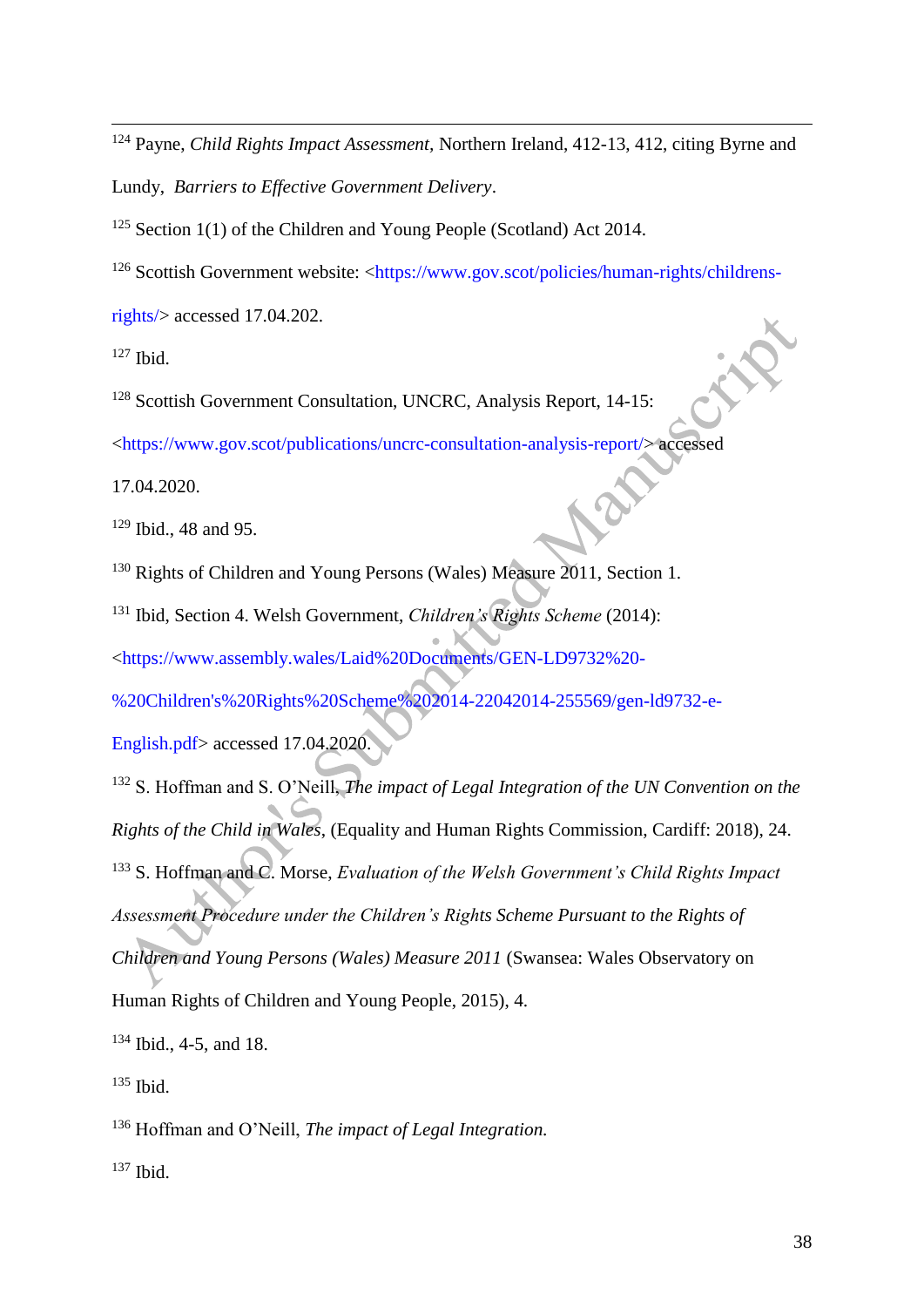<sup>138</sup> C. Grace, *Reducing Complexity and Adding Value: A Strategic Approach to Impact* 

*Assessment in the Welsh Government* (Public Policy Institute for Wales, Cardiff: 2016).

Payne, *Child Rights Impact Assessment*, Wales, 414-15, 415.

<sup>139</sup> Welsh Government Draft Budget, 2020-21, SIIS Annex C:

[<https://gov.wales/sites/default/files/publications/2019-12/2020-2021-draft-budget-](https://gov.wales/sites/default/files/publications/2019-12/2020-2021-draft-budget-narrative.pdf)

[narrative.pdf>](https://gov.wales/sites/default/files/publications/2019-12/2020-2021-draft-budget-narrative.pdf) access 17.04.2020.

1

<sup>140</sup> Welsh Parliament, Children, Young People and Education Committee, *Children's Rights* 

*in Wales* (Welsh Parliament, 2020),

[<file:///Users/simonhoffman/Downloads/Children's%20Rights%20in%20Wales%20FINAL-](/Users/simonhoffman/Downloads/Children)

[e.pdf>](/Users/simonhoffman/Downloads/Children) accessed 14.08.2020, 114.

<sup>141</sup> Ibid, recommendation 7.

<sup>142</sup> Byrne and Lundy, 'Barriers to Effective Government Delivery', 10.

<sup>143</sup> Information on legislation in response to Covid-19 in Wales is available here:

[<https://gov.wales/coronavirus-law>](https://gov.wales/coronavirus-law) accessed 14.08.2020.

<sup>144</sup> See notes 131 and 132.

<sup>145</sup> Evidence submitted to the Welsh Parliament Children, Young People and Education Committee inquiry into the impact of Covid-19 in Wales, [<https://gov.wales/coronavirus](https://gov.wales/coronavirus-law)[law>](https://gov.wales/coronavirus-law) accessed 14.08.2020. In particular: Children's Commissioner for Wales, CYPE COV-45; and, Observatory on Human Rights of Children CYPE COV-106.

<sup>146</sup> Harrison and Stephenson, *Human Rights Impact Assessment*, 76. P. Hunt and G.

MacNaughton, *Impact assessments, poverty and human rights: A case study using the right to* 

*the highest attainable standard of health*, Health and Human Rights Working Paper Series

No. 6 (Geneva: World Health Organization and UNESCO, 2006), 31.

<sup>147</sup> Byrne and Lundy, 'Children's Rights and Policy-Making'.

<sup>148</sup> HRC, *Guiding Principles*: paras. 11..6, 19.1 and 10.3.